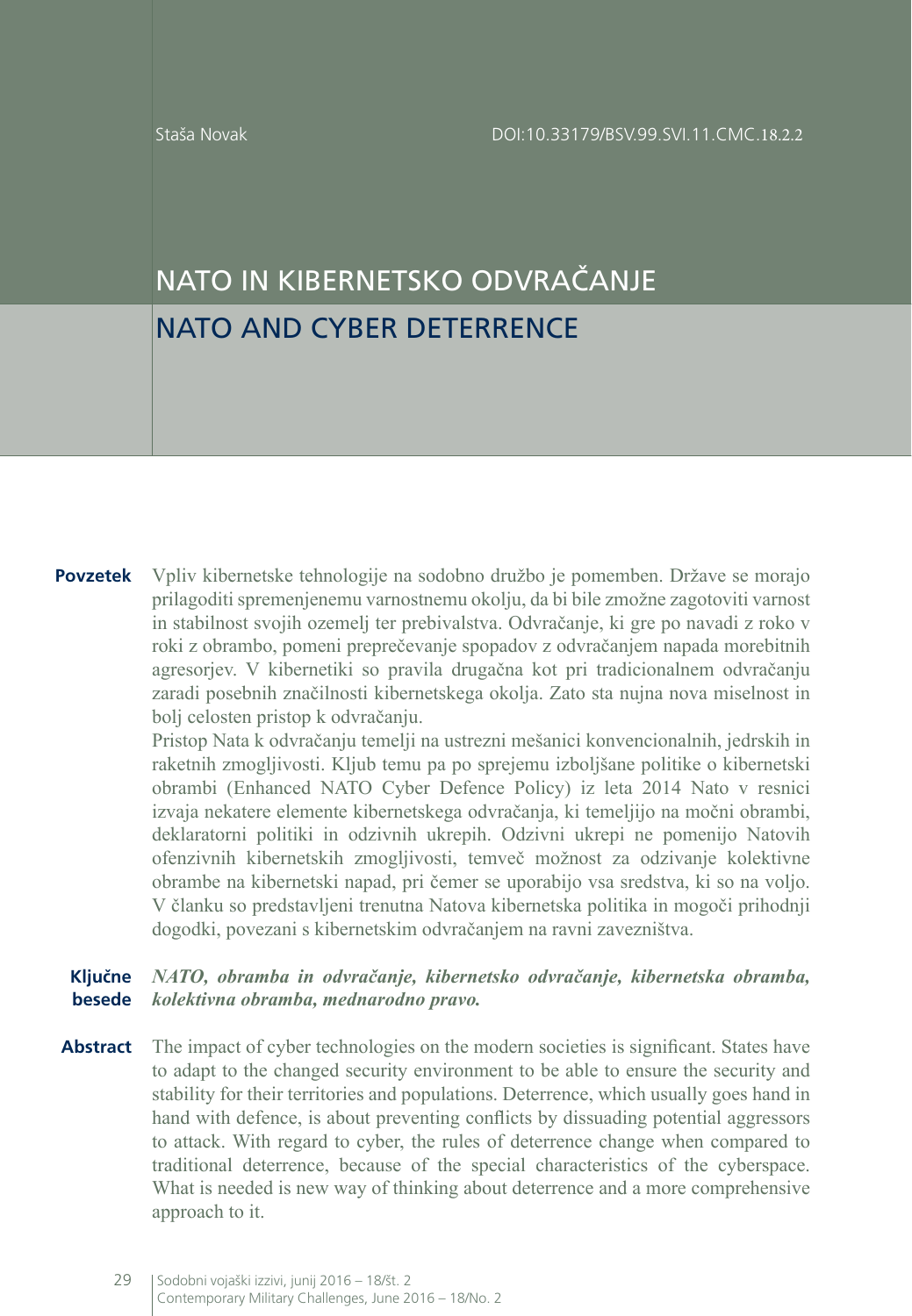The North Atlantic Treaty Organisation's (NATO) approach to deterrence is resting upon the appropriate mix of conventional, nuclear and missile defence capabilities. However, following the 2014 Enhanced NATO Cyber Defence Policy, NATO is *de facto* already pursuing certain elements of cyber deterrence based on strong defence, declaratory policy and responsive measures. Responsive measures are not NATO offensive cyber capabilities, but the possibility of a collective defence response to a cyber attack, which implies a response with all available means. The article is providing an insight into NATO's existing cyber defence policy and possible future developments of cyber deterrence at the level of the Alliance.

#### **Key words** *NATO, defence and deterrence, cyber deterrence, cyber defence, collective defence, international law.*

**Introduction** Globalisation and rapid development of technology mark modern society. Almost everything and everyone have become highly dependent on digital information and communication systems. The world has become more interdependent and interconnected. Against this background, the cyberspace, with all its potential opportunities and threats, has become not only a matter of national security, but also a matter of concern for the North Atlantic Treaty Organisation (NATO).

> The article explores the implications of the 2014 NATO Enhanced Cyber Defence Policy from the perspective of cyber deterrence. It starts with the contextual background and the analysis of the security environment, and continues with the chapter on deterrence. It provides an overview of the basic concepts of the theory of deterrence, stemming from the Cold War, their possible application to the modern cyber environment and challenges connected to it. It also gives an insight into overall NATO defence and deterrence posture, by aspiring to analyse the cyber elements of it, with a special emphasis on NATO's declaration that cyber defence is part of a collective defence and that cyber attacks can reach a threshold to invoke Article 5.

> The attention of the analysis rests only on NATO and not on individual Allies.<sup>1</sup> Although research was limited to the analysis of the secondary literature, relevant documents and other publicly available information, due to its primary focus on NATO's declaratory policy and political and legal implications of linking cyber defence with collective defence, the article provides an insight into some of the questions that might be addressed by NATO in the future.

*<sup>1</sup> The author uses NATO definitions, where available and applicable, or relevant definitions from secondary sources.*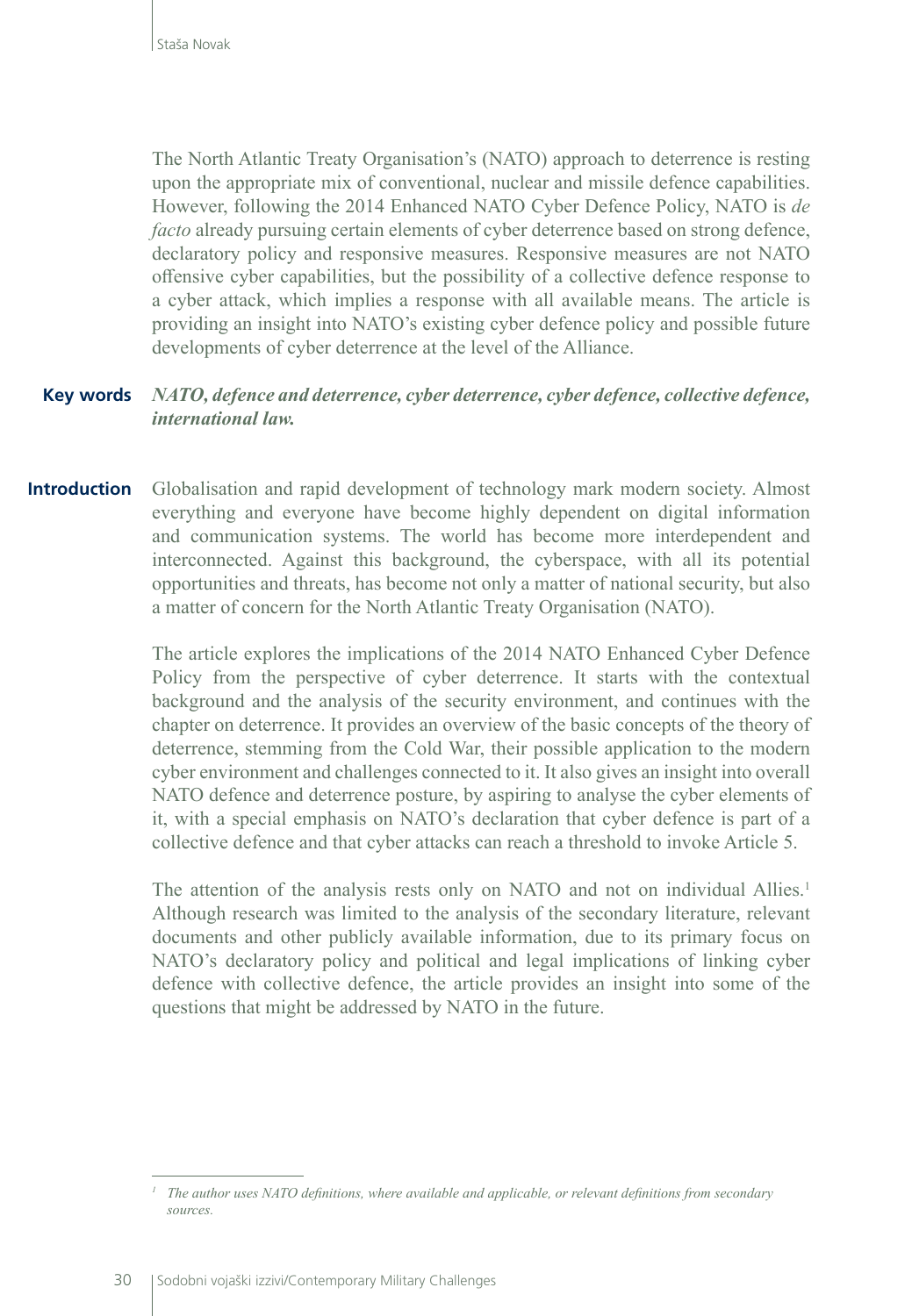# **1 CONCEPTUAL FRAMEWORK**

# **1.1 Cyberspace**

According to Trujillo (2014, p. 44), cyberspace is comprised of three components: the hardware, the virtual, and the cognitive. The physical element consists of information technology infrastructure (routers, fiber optic and transatlantic cables, cell phone towers, satellites, computers, smartphones, any devices connected to the Internet or local networks). The virtual element encompasses the software and data. And finally, the cognitive component includes its users, which can be anonymous and multiplicative, state or non-state actors. While the physical elements might reside in the sovereign territories of states, the virtual spaces do not.<sup>2</sup>

"Equally important to what cyberspace *is* is what it *does* (Hunker, 2013, p. 173). The information in cyberspace *controls* directly a wide variety of physical and electronic activities (e.g. Supervisory Control and Data Acquisition (SCADA) networks control many industrial processes); cyberspace data also *informs* decisions that people make" (*Ibid.*) Another special feature of cyberspace is its mostly civilian nature. A lot of infrastructure, data, and networks are owned by private entities, which can significantly affect the idea of cyber defence and deterrence, not only by the need to consider public-private cooperation but also to protect civil liberties and privacy.

# **1.2 Cyber attack**

There are several understandings of cyber attacks, ranging from online protests, to cyber frauds, espionage, sabotage or acts of war (Singer and Friedman, 2014, pp. 67-68). NATO Glossary of Terms and Definitions provides the definition of a computer network attack, which is considered as a type of a cyber attack, but there is no specific definition of a cyber attack as such. Computer network attack is defined by NATO as an "Action taken to disrupt, deny, degrade or destroy information resident in a computer and/or computer network, or the computer and/or computer network itself" (NSA, 2014, p. 2-C-11; definition from 22 January 2010).

The Tallinn Manual on the International Law Applicable to Cyber Warfare (further on: Tallinn Manual),<sup>3</sup> which was published under the auspices of the NATO Cooperative Cyber Defence Centre of Excellence (CCD CoE), defines cyber attack as "a cyber operation, whether offensive or defensive, that is reasonably expected to cause injury or death to persons or damage or destruction to objects" (Schmitt, 2013, p. 106). Tallinn Manual is also using the term cyber operation, which can include,

*<sup>2</sup> Despite the fact that cyberspace is usually defined as a borderless domain and compared to the high seas, international airspace or outer space, it has been established that the components of cyberspace, such as cyber infrastructure, are not immune from the territorial sovereignty or national jurisdiction (Heinegg, 2013, p. 126 in Roscini, 2014, p. 23 and UN Doc. A/68/98, 24. June 2013 in Roscini, 2014, p. 23).* 

<sup>&</sup>lt;sup>3</sup> *Tallinn Manual on the International Law Applicable to Cyber Warfare was published in 2013. It was prepared by the International Group of Experts at the Invitation of the NATO Cooperative Cyber Defence Centre of Excellence (NATO CCD CoE). It does not reflect the NATO doctrine or the official position of any state or organisation (Roscini, 2014, pp. 30-31). Nevertheless, it has developed as an important point of reference on the subject of cyber.*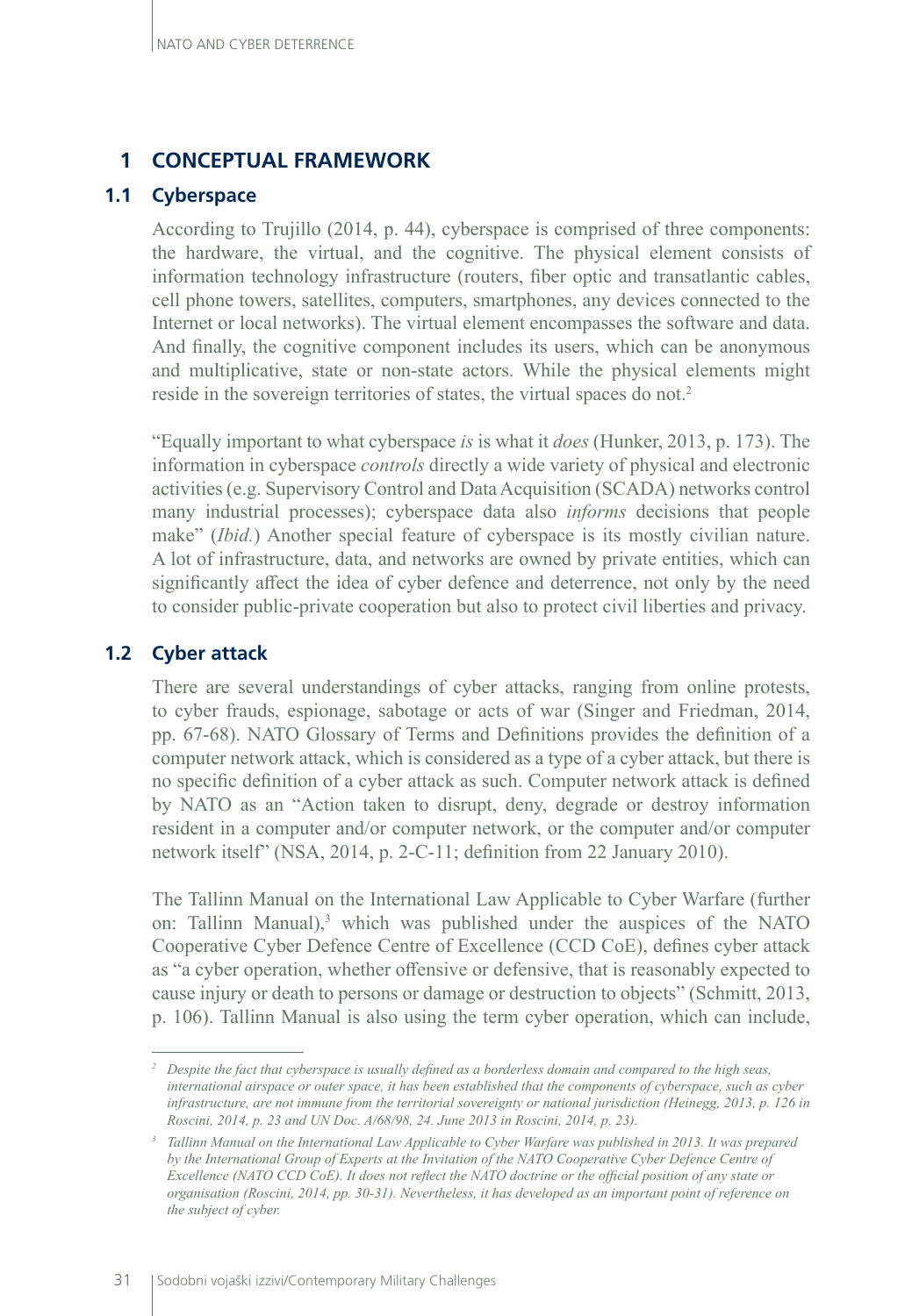but is not limited to, cyber attacks, as the "employment of cyber capabilities with the primary purpose of achieving objectives in or by the use of cyberspace" (Schmitt, 2013, p. 15, 76).

Additionally, Singer and Friedman (2014, pp. 68-72) describe cyber attack as an attack that uses digital means, a computer action, instead of kinetic force. Unlike a conventional attack, it is not constrained by geography or political boundaries. It can be directed against multiple targets, whereby the first target is always a computer and the information within it, although the intended result might be to achieve a physical damage. Harrison (2012, pp. 65-74) distinguishes cyber attacks from the conventional attacks in terms of their indirectness with regard to finding the actual perpetrator as well as intangibility in terms of methods and consequences.4

# **2 SECURITY ENVIRONMENT**

Understanding the security environment and assessing the threats is fundamentally important in order to establish better awareness on the risks individual states or international organizations, such as NATO, are accepting, and on the responses they are adopting.

Rapid technological advancement has lead into increased connectivity between computerized devices, a phenomenon known as the Internet of Things, and into dependence on information and communication technology in our everyday lives (Symantec, 2015, p. 5). We are living in an era of digital globalisation, where cyberspace became a vital enabler of modern society, but also its weak link (Kerschisching, 2012, pp. 5-8). In fact, cyber threats are continuously evolving, and with cheaper and more readily available technologies and communications channels, malicious activities of all kinds can blossom (Symantec, 2015, p. 23). The general rule is that any system can be successfully attacked if sufficient effort is made (Hunker, 2013, p. 164 and Singer and Friedman, 2014, p. 56).5

Growing and more complex cyber threats to the governments, public sector and critical infrastructure<sup>6</sup> led many countries to strengthen their cyber defences, and,

*<sup>4</sup> See also Hunker, 2013, pp. 156-157, Heinegg, 2013, p. 125 and Yannakogeorgos and Lowther, 2014, p. 51.*

*<sup>5</sup> Practice is showing great persistence of the attackers and their exploitation of 'zero-day' vulnerabilities, which is known as "advanced persistent threat" and includes a more sophisticated level of planning, organization, intelligence, complexity and patience. Zero day is "An attack that exploits a previously unknown vulnerability" (Singer and Friedman, 2014, pp. 299).* 

*<sup>6</sup> Critical infrastructure refers to a system of physical networks and facilities that enable societies to survive. Its protection is of mayor importance for the national security of each state. It includes commercial key assets, government facilities, power plants, dams, sectors such as agriculture and food, chemicals and hazardous materials, banking and finance, defence industrial base, energy, water, transportation, telecommunications. Critical information infrastructure became indispensable for the functioning of most critical infrastructure (Kerschischnig, 2012, p. 41-42).*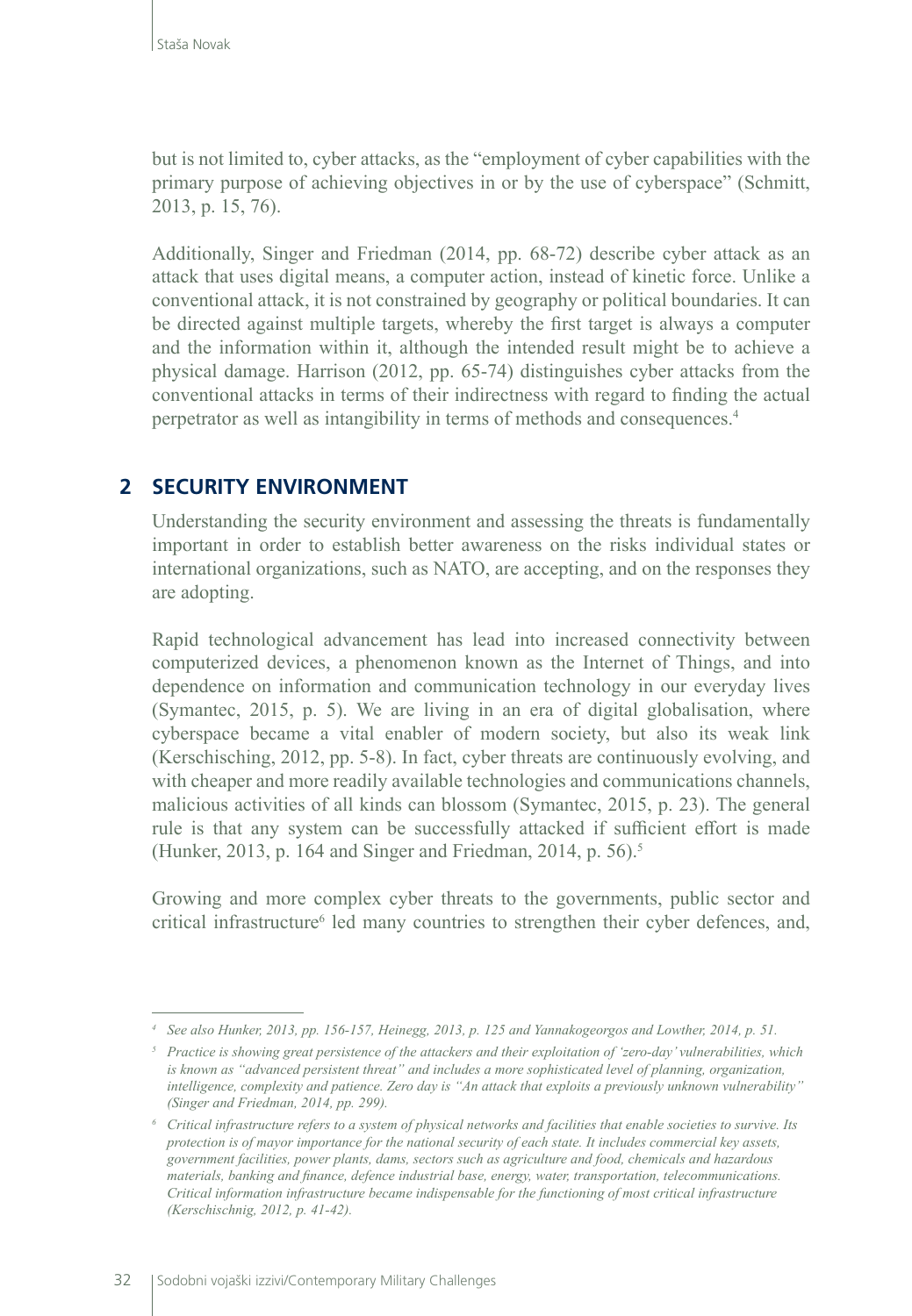in some cases, even develop offensive military capabilities (Symantec, 2015, p. 5).7 Cyber became regarded as a fifth operational domain, besides land, sea, air and space (Gray, 2013, p. ix).8 Not only nations, but also international organisations became more aware and are increasingly dealing with cyber threats.<sup>9</sup>

Despite the raising awareness that cyber attacks on the critical infrastructure can potentially lead to substantial physical damage, loss of civilian lives, and country's destabilisation, the extreme or worst potential of cyber operations in terms of damaging and disabling critical infrastructure and inflicting physical harm on the people, has not yet materialised (Kerschisching, 2012, p 17).10 Gray (2013, pp. x-xi) argues that the effects of cyber are going to be the greatest (or most dangerous) as an enabler of joint military operations, while stand-alone strategic cyber attacks are at this point not so likely.<sup>11</sup> Also, Libicki (2013) is of the view that although the risk of devastating cyber attack is real, the perception of the risk is often greater than it actually is.12 At the same time, cyber threat assessment cannot totally rule out the possibility that a cyber attack will result in a worst case scenario, which means decision makers, nationally or in the international framework, must take decisions based on assessment of likelihood and consequences (Hunker, 2013, pp. 161). In this regard, deterring cyber attacks and providing for a strong defence becomes even more important in the first place.

*<sup>7</sup> See NATO Cooperative Cyber Defence Centre of Excellence (CCD COE) for the overview of the national cyber security documents at https://ccdcoe.org/strategies-policies.html [Accessed 19 August 2015].* 

*<sup>8</sup> Information and communication technology plays an important part with regard to the military equipment, training, logistics, communications, on the battlefield, and as a possible weapon (Kerschischnig, 2012, p. 85). Militarisation of cyberspace can be seen also from the incorporation of cyber operations in military doctrines, and in the creation of cyber units and commands within the armed forces (Roscini, 2014, p. 10).*

*<sup>9</sup> Several international organisations are dealing with matters of cyber security, such as Council of Europe (2001 Budapest Convention on Cybercrime), European Union, Organisation for Economic Cooperation and Development (OECD), the United Nations General Assembly (UNGA), the International Telecommunication Union (ITA), the Organisation for Security and Cooperation in Europe (OSCE), the World Summit on the Information Society (WSIS), the Internet Governance Forum (IFG) etc.*

*<sup>10</sup> Known cyber attacks offer the insight into what might develop in the future, such as the 2007 attacks against Estonia, 2012 attacks on the company Saudi Aramco, 2010 Stuxnet attack on Iran's Natanz uranium enrichment facility, 2014 Dragonfly attacks of cyber espionage, mainly in the energy sector, or attacks that were carried out as a part of military operations, such as 2008 operation in Georgia, to name just a few (Roscini, 2014, pp. 4-9, Kerschischnig, 2012, pp. 52-56, and Symantec, 2015, p. 65). More recently, cyber threats have evolved further with the attacks on NATO Allies and partners. More recently, the December 2015 cyber attacks on*  Ukraine power grid represent the first cyber attack taking down the power grid and with this the increased level *of sophistication in committing cyber attacks against critical infrastructure, possibly by other states (Sanger, 2. 3. 2016, p.5). This attack came after states agreed in the UN framework norms, rules and principles for the responsible behaviour, which include restraint to intentionally damage critical infrastructure or otherwise impair the use and operation of critical infrastructure to provide services to the public (UN Doc A/70/174, 22 July 2015, para. 13.(f), pp. 7-8).*

*<sup>11</sup> Similar view on the unlikelihood of stand-alone cyber attack or "cyber Pearl Harbor" is expressed also by Gill and Ducheine, 2013, pp. 459-463, Morgan, 2010, p. 58, Waxman, 2013, p. 120 and Harrison, 2012, p. 5, 7.*

*<sup>12</sup> Libicki has been warning against escalation in cyberspace and calling for prudence in managing the cyber crisis. See: Libicki, Martin C., 2013. Cyberwar Fears pose Dangers of Unnecessary Escalation. [Online] Available at: http://www.rand.org/pubs/periodicals/rand-review/issues/2013/summer/cyberwar-fears-posedangers-of-unnecessary-escalation.html [Accessed 19 August 2015]. Libicki, Martin C., 2012. Crisis and Escalation in Cyberspace. [pdf] Santa Monica, CA: Rand Corporation. Available at: [http://www.rand.org/](http://www.rand.org/content/dam/rand/pubs/monographs/2012/RAND_MG1215.pdf) [content/dam/rand/pubs/monographs/2012/RAND\\_MG1215.pdf](http://www.rand.org/content/dam/rand/pubs/monographs/2012/RAND_MG1215.pdf) [Accessed 2 November 2014].*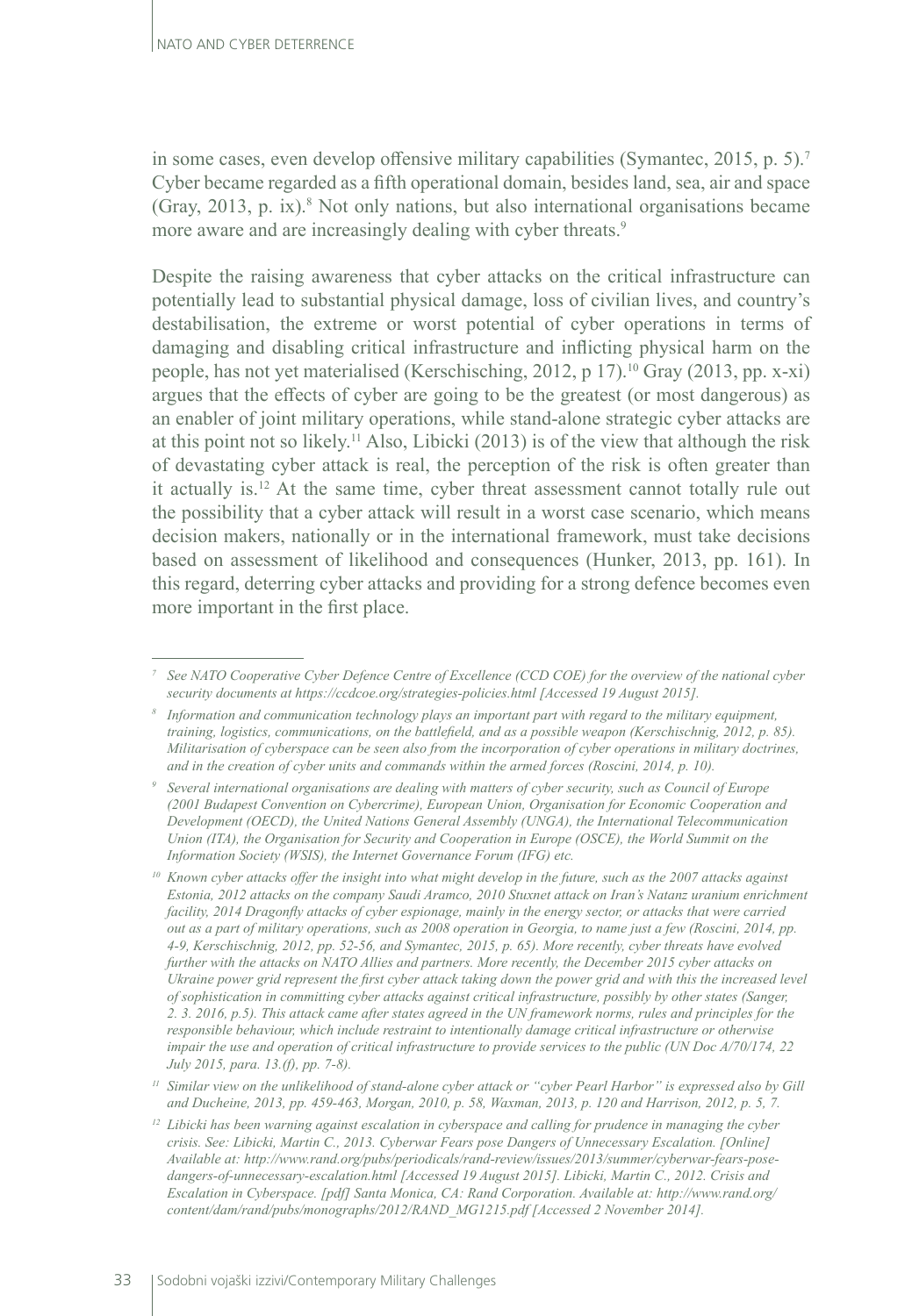# **3 NATO AND CYBER DETERRENCE**

## **3.1 Traditional deterrence**

While the concept of deterrence, which can be broadly defined as anything that dissuades an attack (Hunker, 2013, p. 174), has been part of military practice for centuries,13 most of the analysis has focused on the use of conventional and nuclear weapons during the Cold War (Trujillo, 2014, pp. 43-44 and Goodman, 2010, p. 103).14 Therefore, before going into cyber deterrence and NATO's approach to it, it is important to understand basic presumptions of classical deterrence theory to see if and how they can be applied to cyberspace.

Deterrence is a concept mostly known in traditional security theory and realist views on international relations (Haley, 2013 and Cooper, 2009, pp. 12-20). Usually, it is linked to the concept of mutually assured destruction (MAD), which basically means that an attack is going to be met with an overwhelmingly destructive counter attack. It rests on the assumptions that the world stability can be maintained if the costs and consequences of war far out-weight its benefits; and that strategies that make defence cheaper and offence more expensive decrease the likelihood of the conflict.15

Most often deterrence is brought down to deterrence by denial (the ability to discourage the attack; for example with strong defence) and deterrence by punishment (the treat of retaliation) (Libicki, 2009, p. 7).<sup>16</sup> Hunker (2013, p. 162) adds a third, declaratory and diplomatic, element. More broadly, elements of deterrence include everything from an interest, a deterrent declaration ("do not do this, or that will happen"), to capabilities for denial or penalty, credibility (it has to be believable), as well as reassurance (if the interest is not attacked there will be no penalties). To make it work, both parties have to engage in the regular exchange of deterrent messages or a continuous dialogue (Goodman, 2010, pp. 103-108).17 Deterrence has to be clear and understandable to everyone. Strategic communication is an important aspect in this regard.

<sup>&</sup>lt;sup>13</sup> In the History of the Peloponnesian War Thucydides quotes Hermocrates as stating "Nobody is driven into war *by ignorance, and no one who thinks that he will gain anything from it is deterred by fear." (Trujillo, 2014, p. 43).*

*<sup>14</sup> In the 1950s the term "nuclear deterrence" was coined by the American military strategist Bernard Brodie.*  In the 1960s, Thomas Schelling developed theory forward by arguing that the nuclear capacity of a state that *possesses nuclear weapons is used as bargaining power, and is most successful when it is held in reserve. See: Brodie, Bernard, 1959. "The Anatomy of Deterrence" as found in Strategy in the Missile Age. Princeton: Princeton University Press, pp. 264–304. Schelling, Thomas, 1966. The Diplomacy of Violence. New Haven: Yale University Press, pp. 1–34.*

*<sup>15</sup> Offense-defence theory argues that there is an offense-defence balance among adversaries, which determines the relative effectiveness of offensive and defensive strategies (the logic of the security dilemma). If the balance shifts to offense than the likelihood of competition and war increases; if the balance shifts towards defence then cooperation among adversaries becomes easier (Shaheen, 2014, p. 78).*

*<sup>16</sup> See also Rühle, 2015, Singer and Friedman, 2014, p. 145 and Haley, 2013.* 

*<sup>17</sup> In NATO the idea of deterrence and dialogue, as two concepts that go hand in hand, was introduced in the 1967 Harmel Report ("Report of the Council on the Future Tasks of the Alliance"). This paved the way for the East-West political détente in the 1970 (NATO, 11. 11. 2015).*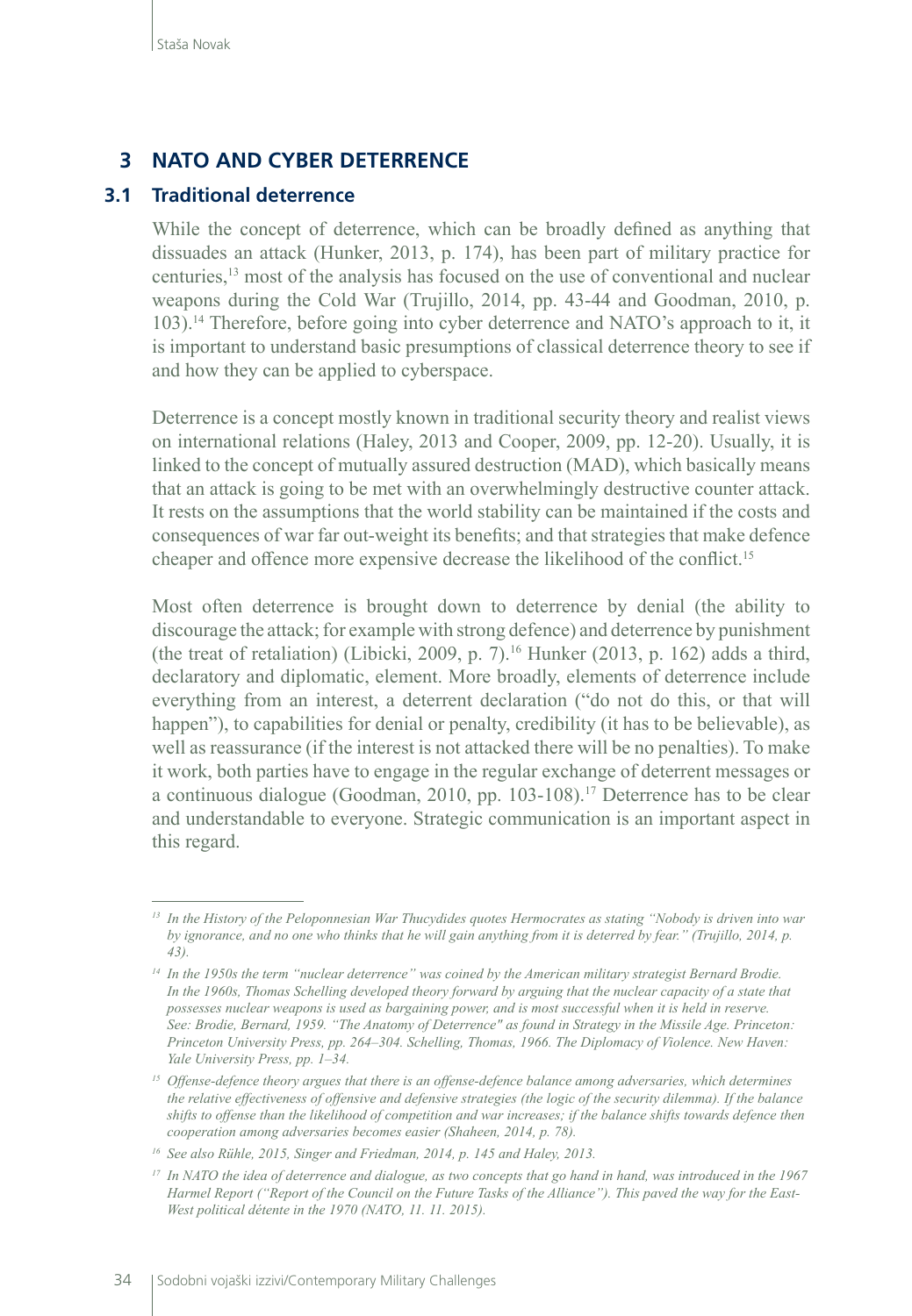In essence, however, deterrence is about the "ability to alter an adversary's action by changing its cost-benefit calculations" (Singer and Friedman, 2014, p. 145). Deterrence is successful when an actor is convinced that restraint from action is acceptable. It is a state of mind of the adversary and thus a psychological relationship (Morgan, 2010, p. 56). It is the adversary who determines whether deterrence is working (Trujillo, 2014, p. 45). Therefore, for successful deterrence it is important to know who to deter or whose mind we would like to change (Singer and Friedman, 2014, pp. 145-147). Deterrence has to be tailored to potential adversaries. During the Cold War, deterrence theory was based on the assumption of rational state adversaries, while now in the changed security environment, where we are faced with increased variety of state and non-state actors, and new relationships among them, this assumption is under question, which makes deterrence even harder.<sup>18</sup>

# **3.2 Cyber deterrence**

Many authors argue that due to the unique characteristics of cyberspace it is difficult to just translate nuclear and conventional deterrence to cyberspace;<sup>19</sup> nevertheless, the majority of them in principle build on the traditional concept of deterrence by denial and deterrence by punishment (defence and offence).

The analysis has shown that the first element of cyber deterrence is a strong defence (Trujillo, 2014, p. 45; Libicki, 2012, pp. 159-162; Haley 2013; Morgan 2010, pp. 75-76; Singer and Friedman, 2014, p. 137, 155; Shaheen, 2014, pp. 78-79; Rühle, 2015). This includes rather passive defensive measures including the enhancement of security and resilience of computer systems, such as: prevention, protection, detection, mitigation, recovery, awareness raising, policies and legal framework, partnerships, information and intelligence sharing etc. Strong defence prevents most intruders to get access into the network or even keep potential intruders from trying, due to the low probability of success. It requires adequate infrastructure and human capital ranging from governmental to private actors, from the industry and academia, from a national to international level. In addition to this, an important part of cyber defence is also the active promotion of arms control and related management in cyberspace. If states could enhance cooperation at the broader international level by developing common standards, arms control measures, or at least confidence building measures, this would lead to greater transparency and trust among them and would improve the chances for attribution.

*<sup>18</sup> "As long as both sides act "rationally", i.e. according to a cost-benefit calculus, and if none of them is suicidal, their military potentials will keep each other in check" (Rühle, 2015).*

*<sup>19</sup> Libicki (2009, pp. 41-71) in Trujillo (2014, pp. 47-49) point out some of the challenges: difficult attribution; broad and cheap availability of technology; first-strike advantage cannot be deterred, because in cyberspace many vulnerabilities are unknown; cyberspace actors have a different risk tolerance compared to those operating in strictly physical domain, due to their perceived anonymity, invulnerability, and global flexibility; complexity due to the involvement of third parties (possibly even private companies), unpredictability of consequences etc.*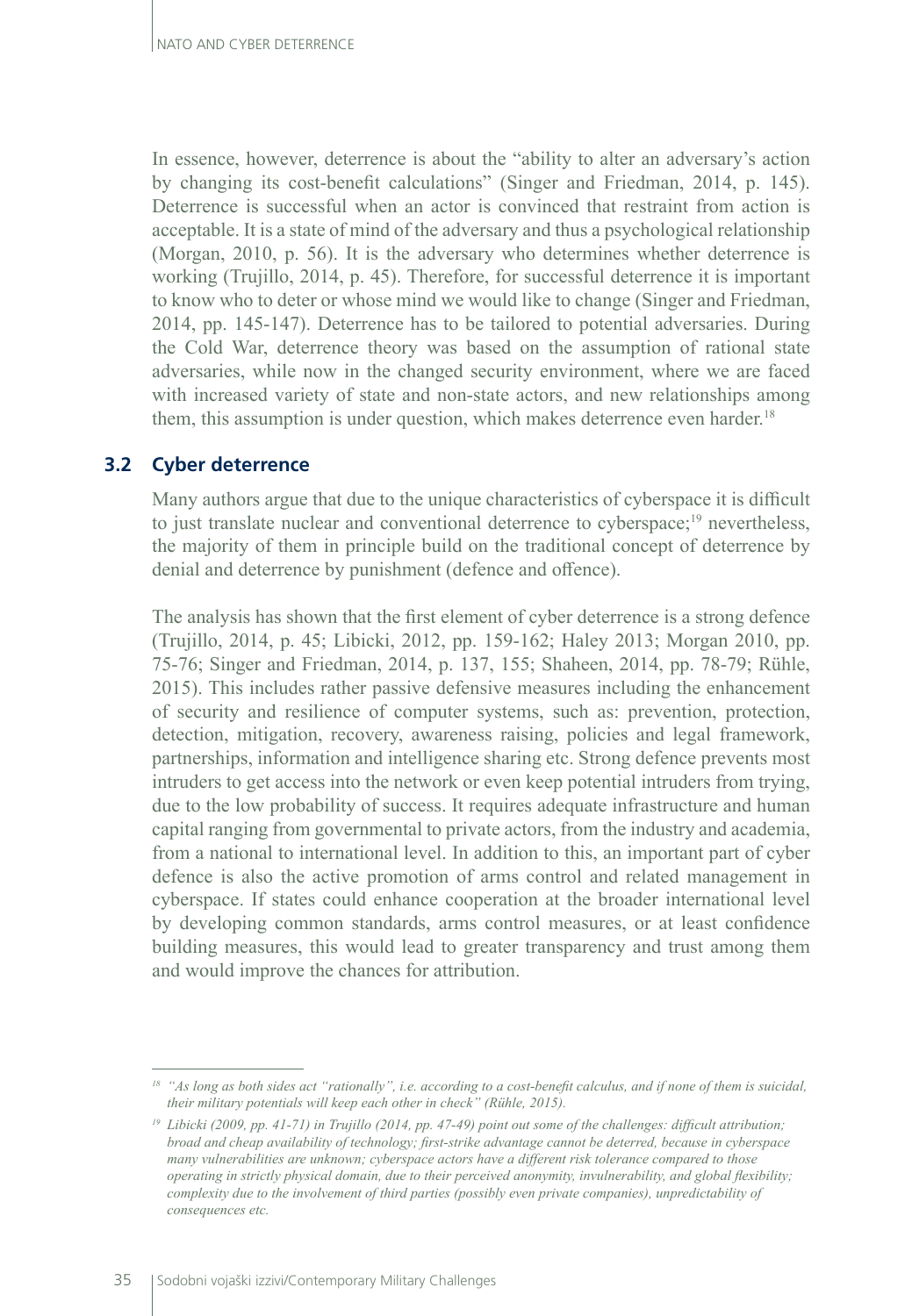The second element is active exercise of military influence and threat of retaliation (offensive capabilities). Between the two is a thin line of stronger defence that rests on more advanced capabilities that can already defend against more serious and more sophisticated attacks by applying some initial retaliatory capabilities (Morgan 2010, pp. 75-76).

Successful deterrence by punishment (retaliation) in the cyber domain requires attribution, signalling and credibility. This means the target for deterrence needs to be identifiable, the message needs to be communicated to the intended audience and it has to be believable, which requires a certain level of demonstration of capability (Trujillo, 2014, p. 45). Capabilities for a response can range from cyber, military, economic, political measures and public disclosure (Morgan 2010, pp. 75-76). Even cyberspace deception can fall under this category in a way that cyberspace operations have the ability to manipulate decision-making and thus help to gain advantage and inherently add to deterrence (Trujillo, 2014, p. 47). Most notably, however, deterrence by punishment implies the need for offensive cyber capabilities, which is important to bear in mind with regard to NATO and its cyber capabilities, which, as we are going to see later on, are on the defensive and not offensive side.

The most important element of deterrence is the psychological one. Successful deterrence means affecting the behaviour of potential adversary. For deterrence to work it has to be understood by potential adversaries. It is about dialogue, issuing declarations, warnings and influencing the decisions of potential adversary, including by preserving certain level of ambiguity in policy (Hunker, 2013, pp. 164-165). There are no universal characteristics of adversaries' decision-making that would make deterrence easily effective. There are several factors that need to be considered when preparing the strategy of deterrence, including personal characteristics of a decision-maker, religion, ideology, government structure, culture, geopolitics, broader political context (Payne, 2013, pp. 3-34). Some of these factors are harder to influence than others; even more so in the cyber environment marked by anonymity and multiplicity of actors, ranging from state and non-state, governmental and private, military and civilian actors, each acting in their own specific frameworks; some have a responsibility towards the people, the other can act alone and with nothing to lose. There is a rapid growth of diverse relationships among them, creating multi-dimensional interests and influence and thus demanding new approaches to cyber deterrence, based on social-networks, to affect their perceptions and decisionmaking calculations (Cooper, 2009, pp. 47-53).<sup>20</sup>

To conclude, it is highly unlikely to eliminate the occurrence of all cyber attacks, but broader and more comprehensive deterrence can help to reduce them (Haley, 2013).

*<sup>20</sup> Cooper (2009, p. 95) argues that modern international system appears to act like a large organism comprised of dynamic networks of relationships. The so called "network deterrence" calls for better understanding of these networks and social relationships between their members – cooperation, competition and conflict (Dr. Lochard in Cooper, 2009, pp. 104-124).*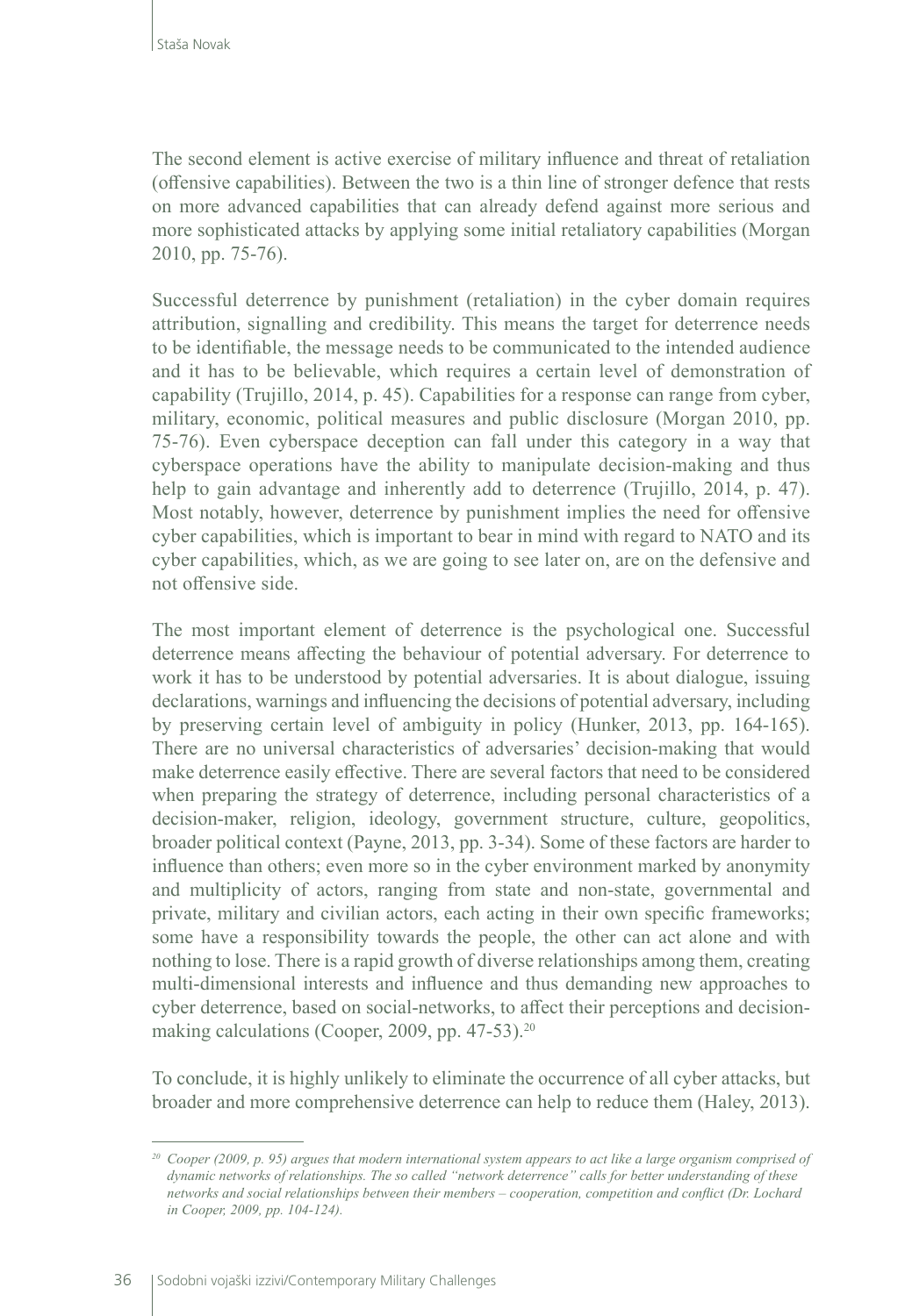While cyber deterrence often comes down to strong cyber defence, including also a clear declaratory policy, and responsive capabilities (cyber or other), it needs to go beyond the cyber realm, and how this applies to NATO is going to be seen in the next chapters.

# **3.3 NATO and Cyber Deterrence**

Cyber deterrence as a standalone concept does not exist in NATO; what exists is a classical understanding of deterrence as convincing potential aggressor that the "consequences of coercion or armed conflict would outweigh the potential gains" (NSA, 2014, p. 2-D-6). In 2010 NATO devoted an entire chapter of the Strategic Concept to defence and deterrence and Allies pledged to ensure that NATO has the full range of capabilities necessary to deter and defend against any threat to the safety and security of its populations (*Ibid*., para. 17 and 19). In 2012, NATO reviewed its defence and deterrence posture, which now builds on the mix of nuclear, conventional and missile defence forces (NATO, 20. 5. 2012). In 2014, with the changing security environment, deterrence has re-emerged in the context of NATO (Rühle, 2015). With the crisis in Ukraine, which is seen as an example of hybrid warfare, non-military aspects of deterrence became more important, such as cyber, energy and strategic communications, which demands from NATO to update its concepts and tools of deterrence to fit the 21st century threats.

Specifically on cyber deterrence in NATO, we can see that elements of it are nevertheless already present. Its main focus is on building a strong cyber defence. Deterrence by punishment is mainly framed through Article 4 consultation and Article 5 invocation of collective defence. NATO does not have offensive capabilities, but several nations do, and they could be used as well (Healey and Tothova Jordan, 2014, p. 6). At the same time, there might be a need for NATO itself to consider more responsive cyber capabilities for greater credibility (Hunker, 2013, p. 164). Above all, to increase the success of deterrence, NATO has to provide credible and convincing declaration that it takes cyber threats seriously and is ready to respond with decisive actions, which is to some extent done by the 2014 Enhanced NATO Cyber Defence Policy, as we are going to see in the next chapter.

# **3.3.1 NATO Cyber Defence Policy**

The protection of key Alliance information and communication systems, has always been important for NATO, even more so with the global spread of technology and with growing attempts from the side of adversaries (state and non-state actors) to try to exploit and disrupt the Alliance's increasing reliance on information systems (NATO, 30. 9. 2014 and Strategic Concept, 1999, para. 23). Cyber defence appeared on NATO's political agenda in 2002 after its systems were attacked from activists in Serbia, Russia and China during the Kosovo Conflict (Kerschischnig, 2012, p. 97 and Healey and Tothova Jordan, 2014, p.1). At the 2002 Summit in Prague, NATO Heads of State and Government decided to strengthen the capabilities to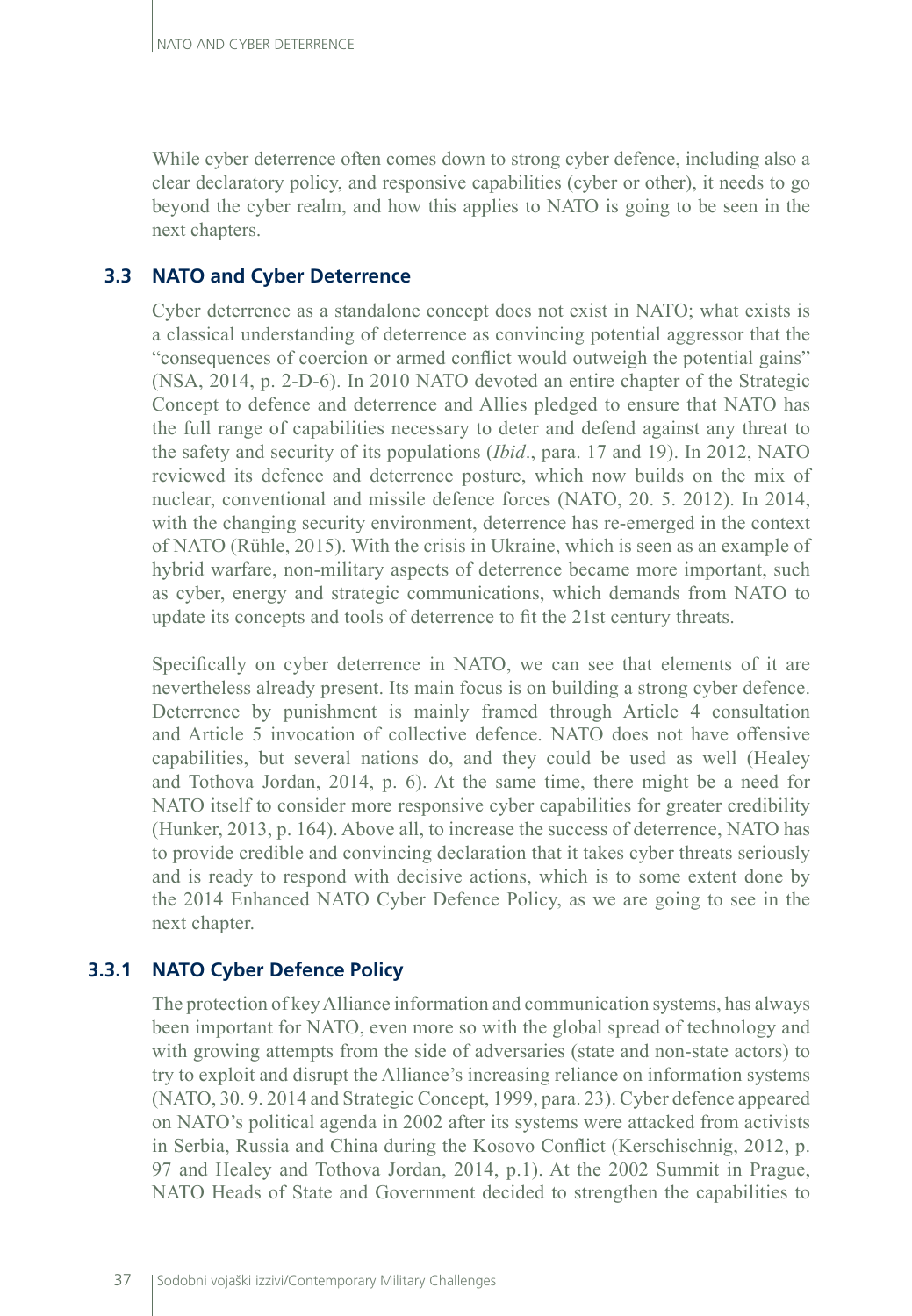defend against cyber attacks (Prague Summit Declaration, 2002, para. 4.f). At the Summit in Riga in 2006 the need to improve the protection of key information systems against cyber attacks was reiterated (Riga Summit Declaration, 2006, para. 24).

After the 2007 cyber attacks on Estonia, Allied Ministers of Defence agreed, in June 2007, to step up the efforts, which led to the adoption of the first Policy on Cyber Defence in 2008 (NATO, 30. 9. 2014 and Kerschischnig, 2012, 97). The policy emphasised that the responsibilities for the protection of key information systems lie with NATO and nations; it further reiterated the importance of developing cyber defence capabilities, and it called for sharing of best practices and providing "a capability to assist Allied nations, upon request, to counter a cyber attack" (Bucharest Summit Declaration, 2008, para. 47). In the same year, the conflict in Georgia revealed the potential of linking cyber attacks to the conventional attacks (NATO, 30. 9. 2014).

In 2010 the Heads of State and Government agreed to enhance cyber defence capabilities, in light of rapidly increasing and more sophisticated cyber threats (Lisbon Summit Declaration, 2010, para. 2, 40). They recognised, in the NATO Strategic Concept (2010, para. 9-15), that cyber attacks are among the threats and challenges that are directly or indirectly affecting the security of the citizens of NATO countries. Strategic Concept (2010, para. 12) also acknowledged that "cyber attacks are becoming more frequent, more organized and more costly in the damage they inflict on government administrations, businesses, economies, and potentially, also transportation and supply networks and other critical infrastructure; they can reach a threshold that threatens national and Euro-Atlantic prosperity, security and stability. Foreign militaries and intelligence services, organised criminals, terrorist and/or extremist groups can each be the source of such attacks". Therefore, cyber defence capabilities became part of the whole set of capabilities necessary to deter and defend against any threat to the safety and security of the populations (*Ibid*., para. 19).

In June 2011, NATO Defence Ministers adopted the second Policy on Cyber Defence, which set the framework for more coordinated efforts throughout the Alliance in strengthening cyber defence capabilities (NATO, 30. 9. 2014 and Chicago Summit Declaration, 2012, para. 49). And three years later they adopted the third policy called an Enhanced Cyber Defence Policy (NATO, 30. 9. 2014 and Wales Summit Declaration, 2014, para. 72).

From the comparison of different Summit Declarations, it seems, that the new 2014 policy represents an upgrade from a more technical approach of the protection of communication and information systems, to the higher comprehensive political framework. The policy reaffirms the principles of indivisibility of Allied security, of prevention, detection, resilience, recovery, and defence; it recalls the primary responsibility of NATO to defend its own networks, and of Allies to develop their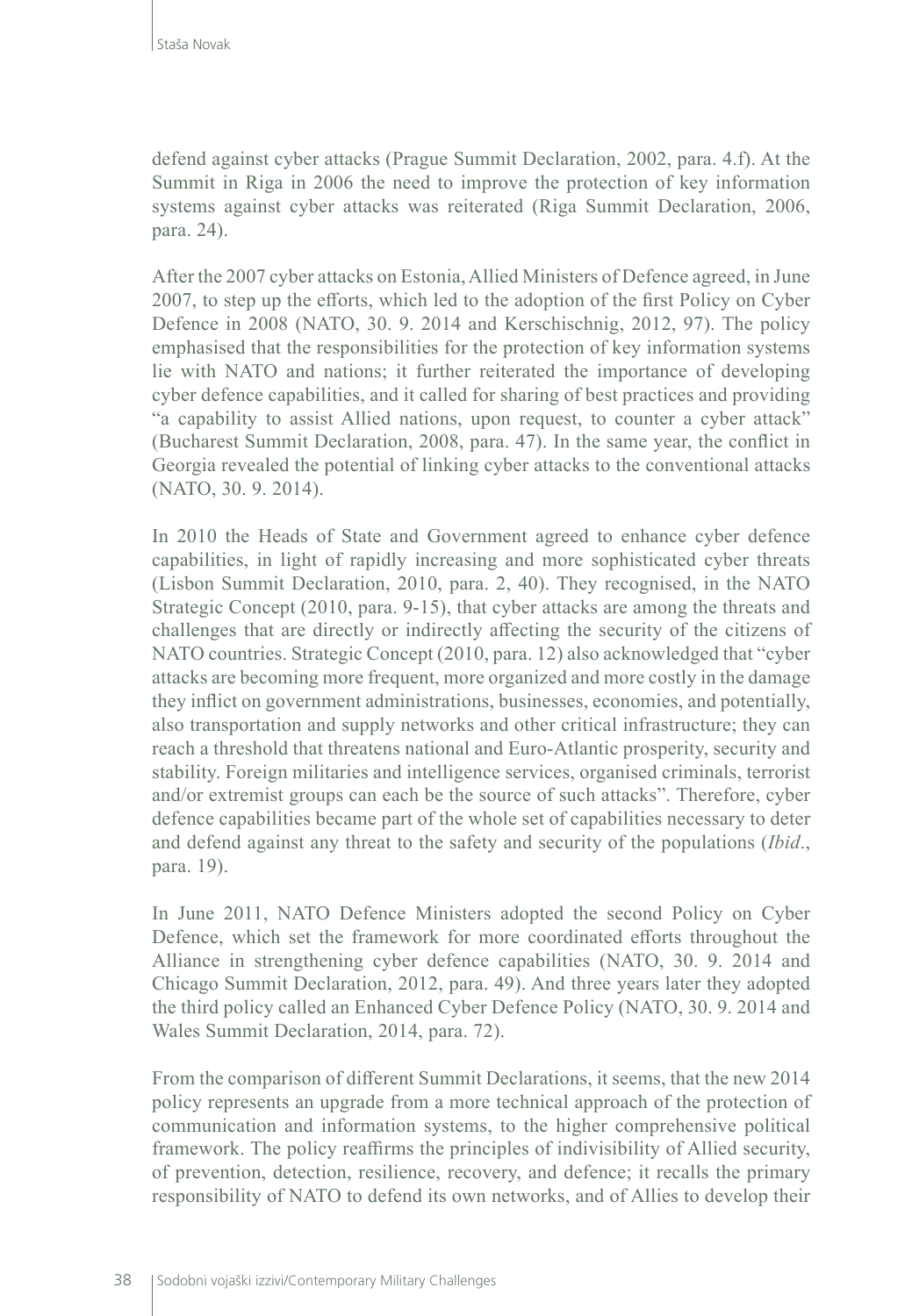own cyber defence capabilities for the protection of their networks (Wales Summit Declaration, 2014, para. 72). There is no mentioning of the offensive capabilities, the only focus rests on defence.<sup>21</sup>

The policy also recognises that international law, including international humanitarian law and UN Charter, applies in cyberspace (*Ibid*.). The policy reaffirms that "cyber attacks can reach a threshold that threatens national and Euro-Atlantic prosperity, security and stability". And it goes further, by saying that "Their impact could be as harmful to modern societies as a conventional attack", which has led the Heads of State and Government, in Wales, to declare for the first time that cyber defence is part of collective defence (*Ibid*.). They have further specified that a "decision as to when a cyber attack would lead to the invocation of Article 5 would be taken by the North Atlantic Council on a case-by-case basis." (*Ibid*.). Assistance of Allies is addressed in the spirit of solidarity.

It is important to note also that 2014 policy was adopted in the time when the Alliance has started to face significantly changed security environment with Russia's aggressive actions against Ukraine and growing instabilities in NATO's southern neighbourhood, from the Middle East to North Africa, have altered (Wales Summit Declaration, 2014, para. 1). A new quality of threats emerged – hybrid warfare threats, which include a "wide range of overt and covert military, paramilitary, and civilian measures /which/ are employed in a highly integrated design" (*Ibid*., para. 13). Cyber threats are seen as one of the components of hybrid warfare (Blum et all, 2015), as such the need to defend against and deter cyber attacks should become even more important for NATO.

# **3.3.2 Cyber Defence as part of Collective Defence**

As enshrined in the current NATO policy, cyber defence is part of collective defence (Wales Summit Declaration, 2014, para. 72), which is an important declaratory statement with significant deterrence value, but what does this mean in practice.

The principle of collective defence, as enshrined in Article 5 of the North Atlantic Treaty, is at the centrepiece of NATO. Article 5 states that an armed attack against one or more Allies shall be considered an attack against all Allies, which is reflecting the spirit of solidarity and assistance within the Alliance (NATO, 2.

*<sup>21</sup> NATO's approach to cyber threats is defence and not offense. It is, however, not identified, whether it is active or passive defence, whereby both terms are defined in NATO Glossary of Terms and Definitions. Active defence is defined as "Active measures taken against enemy forces to prevent, nullify or reduce the effectiveness of any form of enemy attack" (NSA, 2014, p. 2-A-2; definition from 25 January 2005). And passive defence are "Passive measures taken for the physical defence and protection of personnel, essential installations and equipment in order to minimize the effectiveness of hostile action" (NSA, 2014, p. 2-P-2; definition from 17 January 2005).*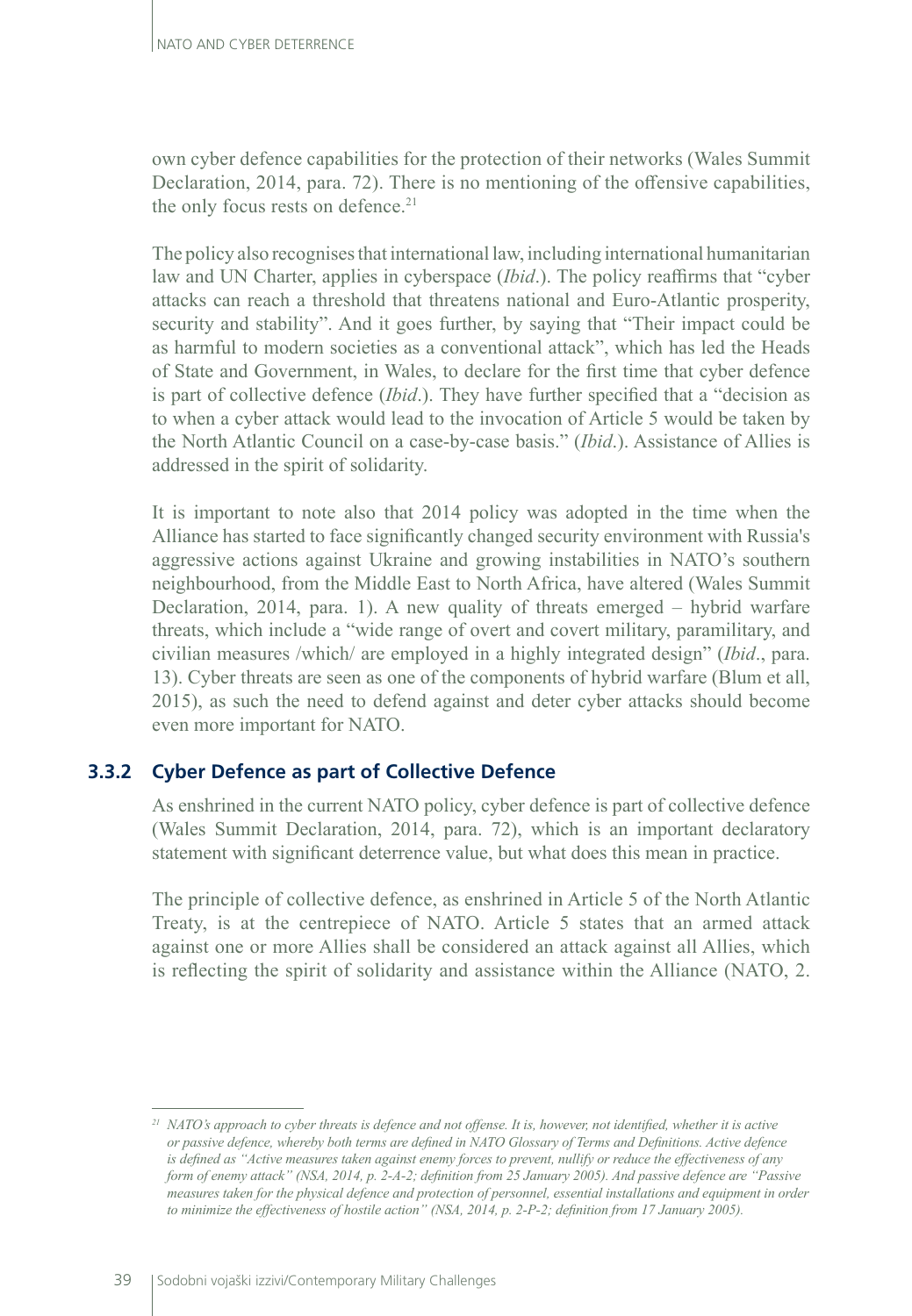6. 2014).22 With the invocation of Article 5, Allies can provide assistance they deem necessary in a given situation to restore and maintain the security of the North Atlantic area. So far, Article 5 was invoked as a response to 9/11 attacks in 2001; however, reassurance measures to enhance defences of Allies were applied also more recently as a response to Russian aggressive actions in Ukraine in 2014 (NATO, 2. 6. 2014).

In the future, cyber threats relevant for NATO might come as a component of a larger conflict or as a tool of a major state power used during periods of tension. As in the past, cyber attacks may come as a response to NATO's engagements, its operations and its posture. It is more likely to envision cyber attack on an Ally than a conventional attack. There is also a risk of cyber attacks committed by terrorists or political extremists, even cyber attacks committed by accident or as part of cyber espionage (Hunker, 2013, pp. 159-160).

Response to an actual cyber attack, like a conventional attack on an Ally, would be approached on a case-by-case basis, as it is stated in NATO's policy on cyber defence itself (Wales Summit Declaration, 2014, para. 72). NATO does not respond automatically, but based on a request from an Ally. That Ally decides when it needs assistance from the Alliance. NATO's response is framed by the provisions of the North Atlantic Treaty and requires consensus. Assistance is not automatically collective defence or a military response. It can be any action deemed necessary in order to restore and maintain security. Response also does not have to be mathematically equal to the type and scale of the attack. It could be a political action, declaratory support or, if so decided, even technical assistance.

An Ally could invoke Article 4 consultations or Article 5. While any state could declare that specific cyber attack falls under Article 5 (act of war/use of force), acting upon that declaration is another thing. At the same time, even in the event of a serious and devastating cyber attack, there is no obligation to invoke Article 5. North Atlantic Council (NAC), which has the authority to decide in such a situation, would consider specific political, strategic and other circumstances. Most likely NAC is going to consider the scope (are the effects spreading through wider geographical area or the effects on the critical infrastructure), duration (is it a single attack or part of a longer campaign), intensity/scale (has it caused physical damage or deaths) and external actor (is it foreign or a domestic attacker) (Healey and Tothova Jordan, 2014, p. 7). The actual decision on NATO's reaction to a cyber attack will depend on the perceptions of an attack by Allies and on consensus

*<sup>22</sup> Article 5 is complemented by Article 6 of the North Atlantic Treaty, which stipulates that such armed attack is an attack on NATO territory or on the forces, vessels, or aircraft of any Ally (North Atlantic Treaty, 1949, Article 6). The primary responsibility for the maintenance of international peace and security rests with the UN Security Council (North Atlantic Treaty, 1949, Article 7). Other two important basic principles or the Alliance are encompassed in Article 3, whereby the Allies are pledging to take care of their defences and build, individually and collectively, their resistance to armed attacks; and in Article 4, which offers a basis for consultations, when territorial integrity, political independence or security of any of the Allies is threatened (North Atlantic Treaty, 1949).*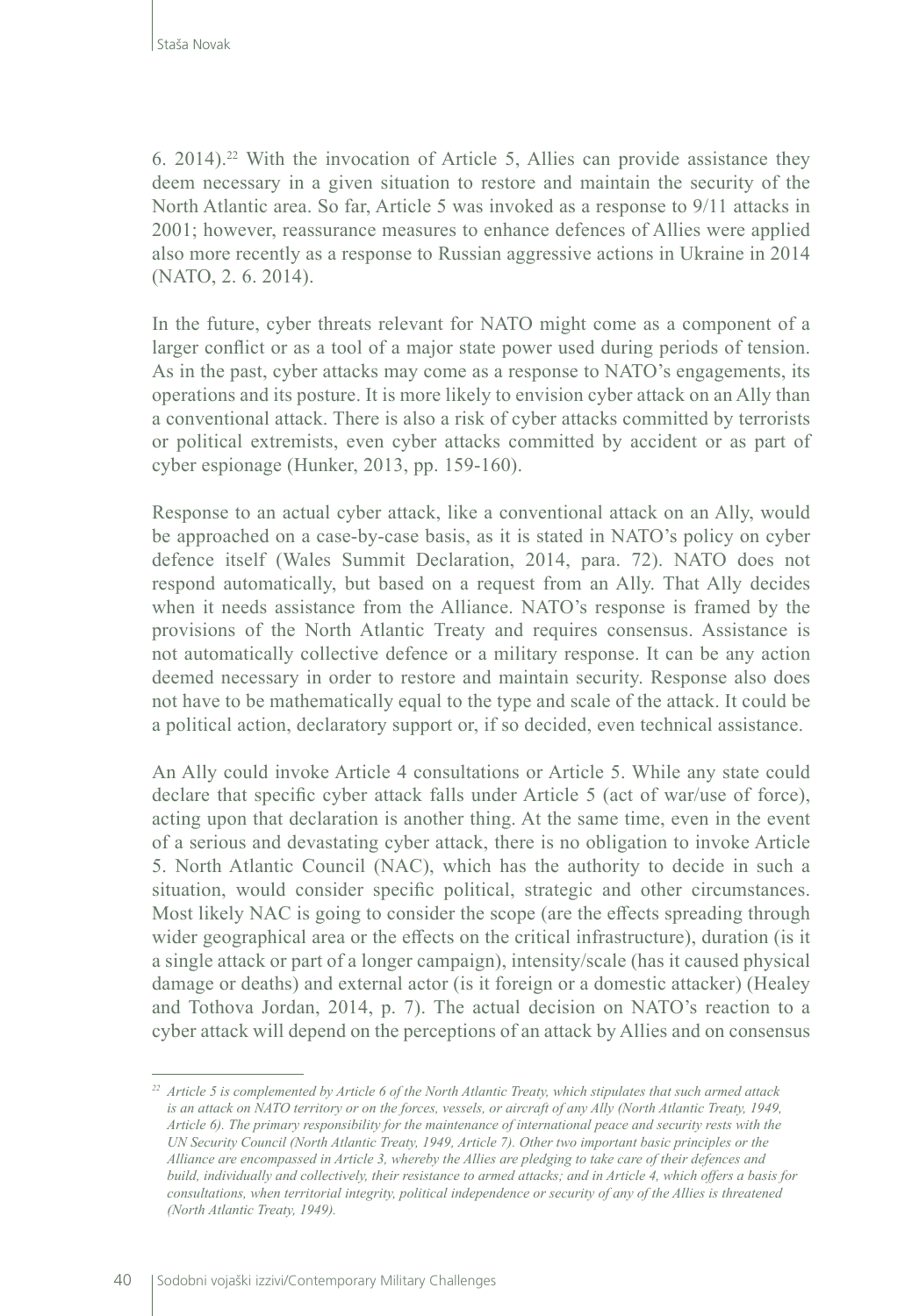needed to take decisions on the level of the Alliance (Hunker, 2013, p. 161). In the end, it is going to be a political decision.<sup>23</sup>

There is no need to define precisely when a cyber attack might constitute an armed attack and as such a threat to the security, because it is exactly this ambiguity that constitutes certain level of deterrence on potential cyber adversaries. Namely, collective defence response to a cyber attack would mean that there is the whole range of NATO capabilities at its disposal, politically and military, reaching from the conventional to nuclear forces, in the framework of the international law.

Despite declared policy, Healey and Tothova Jordan's (2014, p. 4) assess that it is very unlikely that the NAC would invoke collective defence unless there were significant kinetic effects such as damage and deaths (comparing it with 9/11 response). NATO members have been cautious in the past. When the attacks on Estonia happened in 2007 the discussions on cyber defence were framed in the context of Article 4 of the Washington Treaty calling for political consultations, rather than Article 5, collective defence (Harrison, 2012, p. 39 and 57). Such a response, where NATO would be divided or unable to respond decisively, might negatively affect its credibility and would have a negative effect on deterrence.

# **3.3.3 International law and its application to responding to cyber attacks**

NATO's response to cyber attacks is bound to follow the framework of the international law. What this means in practice and how is this going to affect the decisions taken by the Alliance in the context of possible Article 5 invocation, is going to be the subject of the analysis in this chapter.

Cyber attacks are a new challenge to the international law since they represent a new method of warfare (Harrison, 2012, pp. 279-280). There are no special rules and legal principles for the use of force in cyberspace, but there seems to be an agreement among states that the existing international law, existing treaties and customary norms apply (Gill and Ducheine, 2013, p. 439, Heinegg, 2013, pp. 123-124). This is also the approach NATO is taking with the 2014 policy, which acknowledges that

*<sup>23</sup> The invocation of Article 5 is not necessarily immediate and in the context of cyberspace it could take even more time. When Article 5 was invoked as a response to 9/11 attacks it started with the NAC statement condemning the attacks on 11 September 2001, which was followed by the invocation of the principle of Article 5 on 12 September 2001, with the explanation that Article 5 will apply if it is determined that the attack on the United States was directed from abroad, and finally, the invocation of Article 5 was confirmed on 2 October 2001 with the finding that the attack was directed from abroad (NATO 12. 9. 2001a, NATO 12. 9. 2001b, NATO, 2. 10. 2001). Once Article 5 was invoked, NATO acted in the framework of collective defence. This did not prevent NATO from taking action in the interim nor individual NATO Allies to offer bilateral assistance.*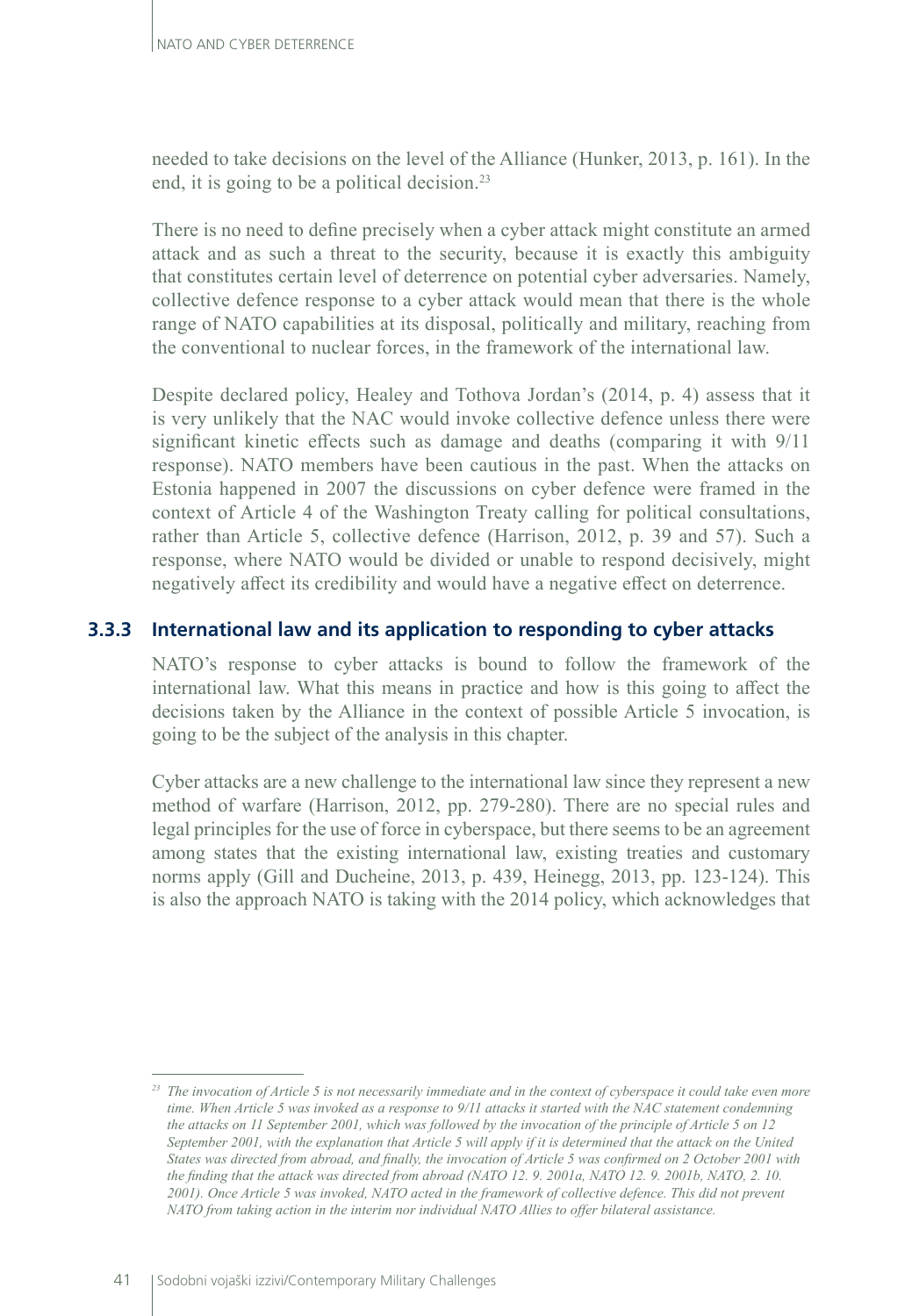international law, including international humanitarian law and UN Charter, applies in cyberspace (Wales Summit Declaration, 2014, para. 72).<sup>24</sup>

International law governs the right to wage war and the conduct in warfare through the law of armed conflict, including the rules addressing the legality of war (*jus ad bellum*) and rules regulating the conduct of hostilities (*jus in bello* or international humanitarian law) (Kerschischnig, 2012, 102). The key treaties are 1945 UN Charter, 1899 and 1907 Hague Conventions, four 1949 Geneva Conventions and their two 1977 Additional Protocols (Roscini, 2014, pp. 19-21). The question is how this applies to the concept of cyber attacks.

Threat or use of force in international relations against the territorial integrity or political independence of any state, or in any other way inconsistent with the purposes of the UN, is prohibited (Article 2 (4) UN Charter), with the exception of self-defence (Article 51 UN Charter) and collective measures authorized by the Security Council (Articles 42 and 53 UN Charter) (Kerschischnig, 2012, pp. 105-110). A cyber attack that constitutes a threat or use of force against the territorial integrity or political independence of any state, or that is in any other way inconsistent with the purposes of the UN, is thus unlawful (Tallinn Manual, Rule 10 in Schmitt, 2013, p. 42).

The next question is under which conditions can the cyber attacks be classified as a "use of force"? A cyber attack constitutes a use of force when its scale and effects are comparable to non-cyber attacks rising to the level of use of force (Tallinn Manual, Rule 11 in Schmitt, 2013, p. 45). Each attack has to be assessed on its own merits.

So, when does self-defence come into play? The most serious and dangerous form of the illegal use of force and a crime against international peace is the aggression.25 Armed force is one type of aggression.<sup>26</sup> Element of armed force is important for the establishment of the right to self-defence. Self-defence comes down to the question whether the use of force amounts to an armed attack (Kerschischnig, 2012,

*<sup>24</sup> A certain degree of consensus among the experts on the applicability of international law to cyber attacks can also be found in the Tallinn Manual on the International Law Applicable to Cyber Warfare, which also concludes that general principles of international law apply to cyberspace (Schmitt, 2013, p. 13). Similar conclusion was also reached by the United Nations Group of Government Experts on Developments in the Field of Information and Telecommunications in the Context of International Security (UNGGE) (UN Doc A/68/98, 24 June 2013, p. 8 and UN Doc A/70/174, 22 July 2015, pp. 12-13). The Group of Experts identified following principles of the UN Charter and other international law that apply in cyberspace: "sovereign equality; the settlement of international disputes by peaceful means and in such a manner that international peace and security and justice are not endangered; refraining in their international relations from the threat or use of force against the territorial integrity or political independence of any State, or in any other manner inconsistent with the purposes of the United Nations; respect for human rights and fundamental freedoms; and non-intervention in the internal affairs of other States" (UN Doc A/70/174, 22 July 2015, p. 12, para. 26).*

*<sup>25</sup> UN General Assembly, Definition of Aggression, GA Res. 3314 (XXIX) of 14 December 1974.*

*<sup>26</sup> Article 3 GA Res. 3314 provides examples for acts of aggression, such as: invasion or attack by the armed forces, bombardment by the armed forces of one State against the territory of another State, blockage of ports or coasts by the armed forces of another State, an attack by the armed forces of a State on the land, sea or air forces, or marine and air fleets of another State, one State allowing another State to use its territory for perpetrating an act of aggression against a third State, sending of armed bands, groups, irregulars or mercenaries to another State to carry out acts of armed force (Kerschischnig, 2012, p. 112).*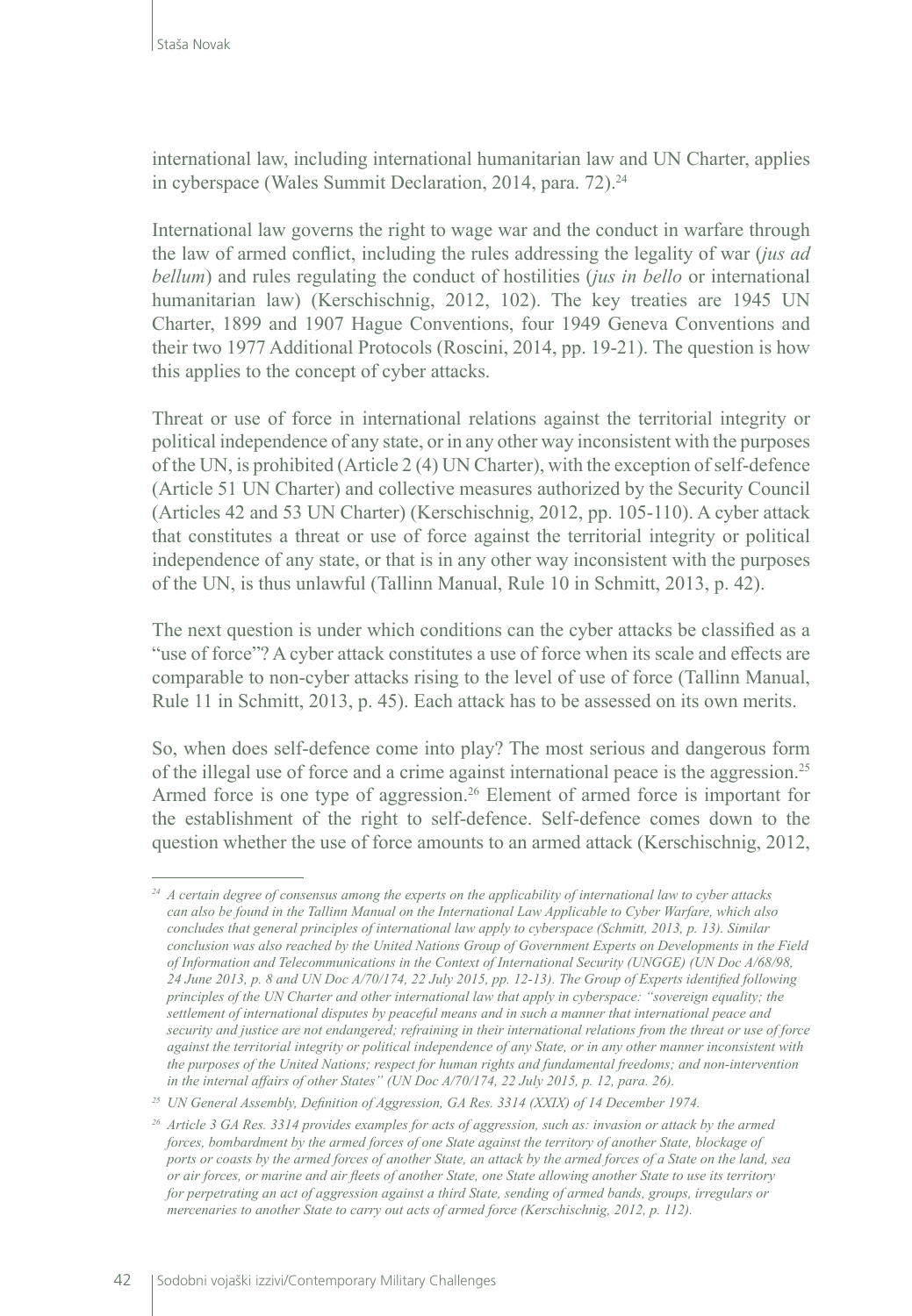pp. 112-113).27 The burden of proof rests with the state exercising the right of selfdefence (Kerschischnig, 2012, p. 141 and Harrison, 2012, pp. 99-102).

As a result, the attacked state has an inherent right of individual or collective selfdefence,<sup>28</sup> until the UN Security Council has taken measures necessary to maintain international peace and security (Article 51 UN Charter).29 Whether a cyber attack constitutes an armed attack depends on its scale and effects (Tallinn Manual, Rule 13 in Schmitt, 2013, p. 54).30 This extends beyond kinetic armed attacks; it is not the weapon that is in the forefront but the effects of an attack or its potential consequences (Schmitt, 2013, pp.  $54-55$ ).<sup>31</sup> Based on the analysis of national cyber defence strategies, Gill and Ducheine (2013, p. 444) argue that an armed attack could even include a cyber attack on a critical infrastructure of a state, if it would severely undermine state's ability to carry out essential state functions or severely undermine its economic, political and social stability for a longer period of time.<sup>32</sup>

In situations of an armed conflict, international humanitarian law (jus in bello), usually referring to the conduct of hostilities (Hague Conventions) and minimum protection to individuals involved in armed conflict (Geneva Conventions and their Additional Protocols), applies. Thus far there has been no direct link to cyber attacks. Nevertheless, in accordance with the Martens clause, in the event of new situations

*<sup>27</sup> Article 49 (1) of the Additional Protocol I to the Geneva Conventions defines attacks as "acts of violence against the adversary, whether in offense or in defence". In: Protocol Additional to the Geneva Conventions of 12 August 1949, and relating to the Protection of Victims of International Armed Conflicts (Protocol I), 8 June 1977. Example of elements that constitute an attack can be found also in Case Concerning Military and Paramilitary Activities in and against Nicaragua (Nicaragua v. United States of America) (Merits) (1986) ICJ 14, International Court of justice.*

*<sup>28</sup> States can also use countermeasures that are close to self-defence, such as retorsions and reprisals to deter an adversary and convince him to return to lawful behaviour. This right belongs only to states victims of wrongful acts and not to the third-states, not even under collective self-defence (Kerschischnig, 2012, pp. 123-124). »A retorsion in international law is an unfriendly – but not illegal – act by a state in response to an unfriendly or unlawful act by another state. On the contrary, a reprisal is an act that per se is illegal under international law, but can be justified as a response to an unlawful act of another state. However, only defensive reprisals can be permissible« (Ibid.).* 

*<sup>29</sup> Collective self-defence against a cyber attack amounting to an armed attack may only be exercised at the request of the victim state and within the scope of the request (Tallinn Manual, Rule 16 in Schmitt, 2013, p. 67).* 

*<sup>30</sup> On the effects see also: Kerschischnig, 2012, p. 141, Chen, 2013, p. 33.*

*<sup>31</sup> See also: Singer and Friedman, 2014, p. 125; Delibasis, 2009, p. 97 and Kerschischnig, 2012, pp. 110-114 and 178-180.*

*At the same time, cyber criminal activity, espionage, other forms of unauthorised penetration, theft of data and sabotage of public or private computer systems that do not fall in the definition of an armed attack are not subject to the law relating to self-defence (Gill and Ducheine, 2013, p. 440). However, even if the cyber attack does not rise to the level of a use of force criteria, it does not mean it is permitted. It is likely, that a cyber attack, which is severe enough to raise this question, might be "considered an unlawful interference in the affairs of a state, and may in all likelihood amount to the threat to the peace" (Harrison, 2012, p. 74).* 

*<sup>32</sup> For similar arguments see also Tsagourias, 2012, pp. 231-232; Schmitt, 2012, pp. 288-289; Sharp in Harrison, 2012, pp. 81-82; Singer and Friedman, 2014, pp. 122-124; and NATO Parliamentary Assembly, Annual Session 2009, Committee Report 173, paras 58-61, available at: http://www.nato-pa.int/Default.asp?SHORTCUT=1782 [Accessed 20 August 2015].*

*While the attacks in Estonia in 2007 and in Georgia in 2008 did not reach this level (no loss of life, physical injury or destruction of property as a result of cyber attacks), the 2010 Stuxnet worm would amount to a use of force, but its scale and effects did not appear to have sufficient gravity to amount to an armed attack (Harrison, 2012, pp. 81-82).*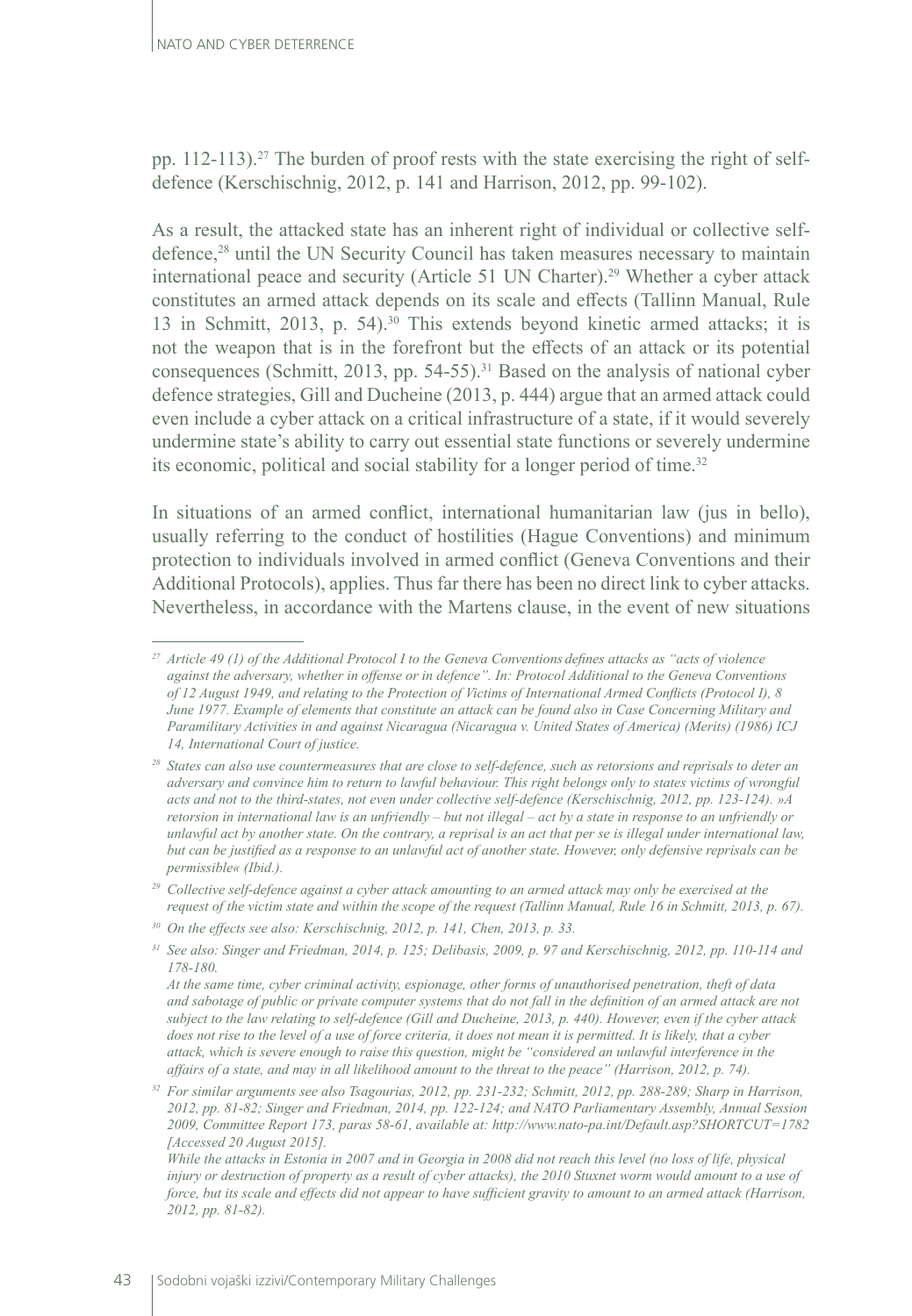or new forms of warfare, customary international law applies (Kerschischnig, 2012, pp. 175-177, Harrison, 2012, pp.127-128 and Schmitt, 2013, pp. 77-78). Cyber attacks executed in the context of an armed conflict are thus subject to the law of armed conflict; in both international and non-international armed conflicts (Tallinn Manual, Rule 20 in Schmitt, 2013, p. 75).<sup>33</sup>

The response to the attack has to be in accordance with the principles of necessity and proportionality (Tallinn Manual, Rule 14 in Schmitt, 2013, p. 61). A state victim may resort to proportionate countermeasures against the offending state, with intention to induce compliance with the international law by the offending state (Tallinn Manual, Rule 9 in Schmitt, 2013, pp. 36-37). Proportionality does not require mathematical equivalence nor does it define the modalities of self-defence (Gill and Ducheine, 2013, pp. 449-450). In essence, states are not restricted only to cyber responses; however, there is a danger of cyber attacks escalating into conventional attacks (Harrison, 2012, pp. 102-104).

Necessity requires an armed attack that is ongoing or imminent (Tallinn Manual, Rule 15 in Schmitt, 2013, p. 63). The principle of necessity is linked to the question of timely response; immediacy requires that self-defence measures must not be duly delayed (see also Tallinn Manual, Rule 15 in Schmitt, 2013, p. 63). This implies reasonable action within a reasonable timeframe in response to an ongoing attack or a clear threat of the attack in the future (Gill and Ducheine, 2013, p. 451).

This opens a question of legality of response in the event of anticipatory or preemptive self-defence in case of a manifest and unequivocal threat of attack in the near future or preventive self-defence to a potential attack at some indeterminate point in the future (*Ibid*., pp. 452-458). Gill and Ducheine (2013, pp. 453) argue that there is no universal consensus on either, but while the first is being more or less accepted by the international law and state practice, the second is more controversial. Nevertheless, many nations claim that bona-fides self-defensive actions can only come after an armed attack and not before (Dunlap, 2014, pp. 217). The Group of Experts from the Tallinn Manual took the "last feasible window of opportunity" approach, whereby they agreed that state might act in anticipatory self-defence, cyber or kinetic, when the attacker is clearly committed to launching an armed attack and the victim state will lose its opportunity to effectively defend itself unless it acts (Schmitt, 2013, pp. 64-65).

Moreover, there is also the question of attribution; the importance of knowing the attacker and obtaining reasonably credible and convincing evidence. This is not only the question of identifying the source, a computer, but also the person operating the computer and the 'mastermind' behind the attack. It is very difficult to establish

*<sup>33</sup> Similarly, the United Nations Group of Government Experts on Developments in the Field of Information and Telecommunications in the Context of International Security (UNGGE) noted that the established legal principles, including the principles of humanity, necessity, proportionality and distinction apply in cyberspace (UN Doc A/70/174, 22 July 2015, p. 13)).*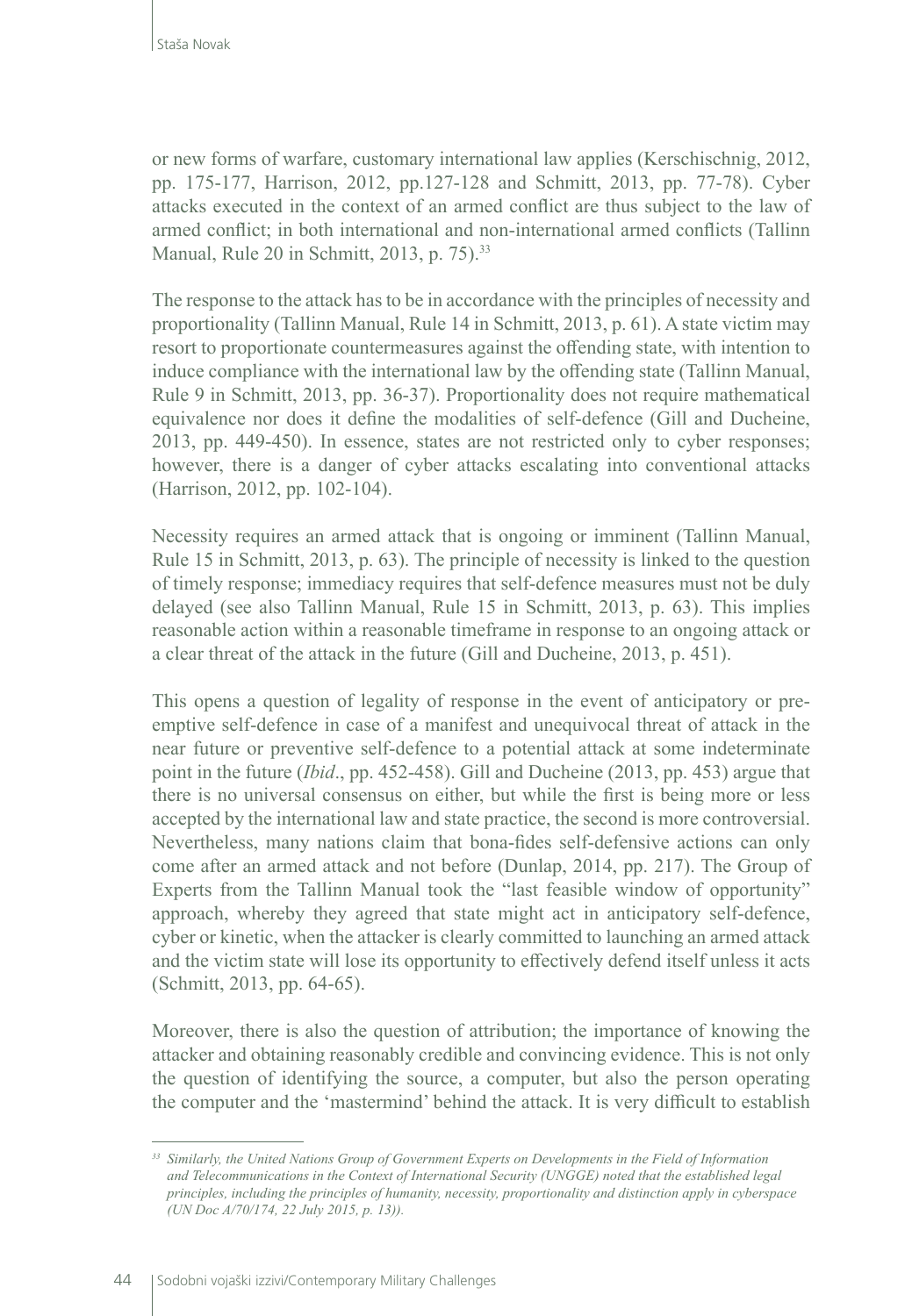with any certainty who is actual perpetrator of the attack, due to the anonymity of the cyberspace, the possibility of launching multi-stage cyber attacks (for example due to IP spoofing or proliferation of botnets)<sup>34</sup> and/or speed with which cyber attack can materialize (Tsagourias, 2012, p. 233). In the end, attribution is a technical, legal and political process. Technical attribution has to be complemented with intelligence and information analysis on the profile, capabilities, intent and affiliations of the authors of the attack, as well as on the political context in which the attack took place (Tsagourias, 2012, pp. 233-234).

A state bears international legal responsibility for a cyber attack attributable to it and which constitutes a breach of an international obligation in a form of an act or omission (Tallinn Manual, Rule 6 in Schmitt, 2013, p. 29). When the actions of non-state actors (private companies, private citizens etc.) can be attributable to the states, in terms of support and control, their actions can qualify as an armed attack subject to the UN Charter (Kerschischnig, 2012, pp. 110-114 and Schmitt, 2013, pp. 26-29).35

At the same time we cannot but recognise the possibility that some groups might act on their own, without a state control and influence, and commit an armed attack comparable in scale and effect to an armed attack by states, which would still fall under the law on self-defence and non-state actor could become a direct target of selfdefensive action (Gill and Ducheine, 2013, p. 446 and Tsagourias, 2012, pp. 236). In such a case, if the state, where the non-state actor is located, consented, such consent would form a legal basis in addition to or in place of self-defence for taking action by the target state (Gill and Ducheine, 2013, p. 450).<sup>36</sup>

To conclude, besides the legal perspective we need to consider also strategic perspective, linking the right of armed self-defence to the long-term policy interests including security and stability, as well as a political perspective, which is taking into account the situational context of decision making (Waxman, 2013, pp. 110-120). In the end legal analysis comes down to politics. A decision whether cyber attack reaches the threshold of war will be political and a matter of judgement and not automaticity (Singer and Friedman, 2014, p. 126). State practice is still evolving, therefore, it is going to be difficult to build a legal consensus on the question, especially as it seems that major actors in this field have divergent strategic interests (Waxman, 2011, pp. 425-426 and Dunlap, 2014, pp. 213-214).

*<sup>34</sup> For example, DDoS Attack in Estonia in 2007 involved a large botnet of approximately 85 000 hijacked computers from around 178 countries (Tsagourias, 2012, p. 233).*

*<sup>35</sup> International Court of Justice uses the term "effective control", which goes beyond mere financing and equipping, and involves also participation in planning and supervision (Schmitt, 2013, pp. 32-33). The mere fact that cyber attack has been launched from governmental cyber infrastructure or was routed through a state is not sufficient evidence for attributing the operation to that state (Tallinn Manual, Rules 7 and 8 in Schmitt, 2013, pp. 34-36). On this see also: Tsagourias, 2012, pp. 236 and Gill and Ducheine, 2013, p. 445.*

*<sup>36</sup> Yannakogeorgos and Lowther (2014, p. 51) have a bit more radical approach in this regard, saying that "rather than individual accountability, nation-states should be held culpable for the malicious actions and other cyber threats originating in or transiting information systems within their borders, or owned by registered corporate entities therein". They are also of the opinion that a global culture of cyber security would help in mitigating the risk of a country being used as a transit or origin point for a cyber attack (Ibid., pp. 51-52).*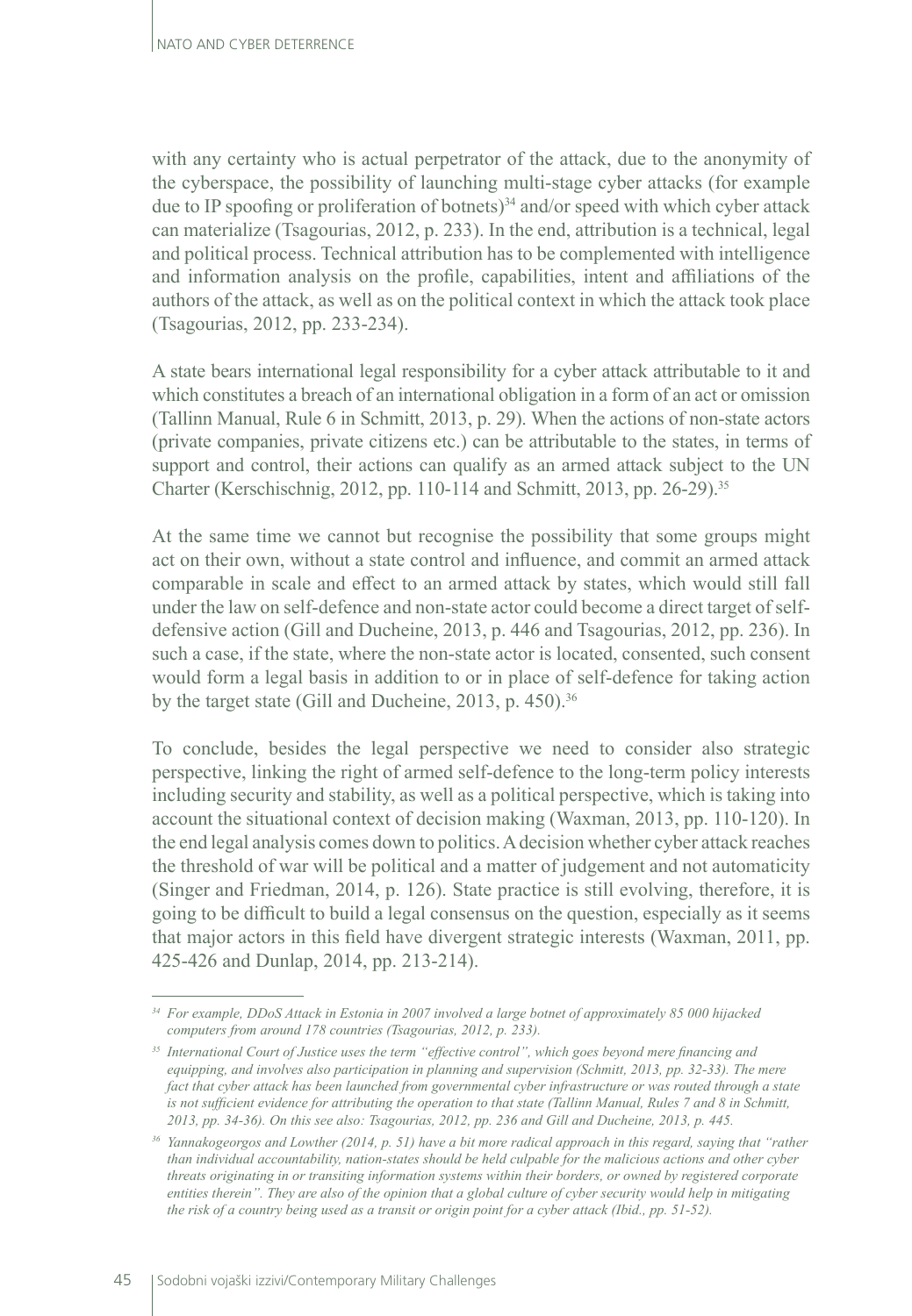Growing and more complex cyber threats are leading many countries and NATO into strengthening their cyber defences and adopting more proactive approaches to cyber security. Even though it is assessed that a strategic standalone cyber attack on NATO or Allies is, at this point, not so likely, it is the perceived risk or potential devastation, in the form of physical damage, disabling of critical infrastructure, loss of civilian lives and destabilisation of states that is the driving force of the decisions taken by the states, nationally and internationally. The states are the ones bearing responsibility for the security of their territories and populations; therefore, it is in their interest to ensure the security in cyberspace and dissuade potential adversaries from attacking them. This cannot be done just by transferring the experiences and approaches from the nuclear and conventional deterrence of the Cold War. Cyberspace is different and demands new ways of thinking and acting. **Conclusion**

> Cyber deterrence seems to come down to the following elements: strong cyber defence, clear messaging that some actions are unacceptable and will thus have consequences, and credible responsive capabilities, cyber and other. In essence, however, it is a very psychological and behavioural question, which refers to adversary's state of the mind. It is about perceptions; the adversary calculating that the attack is not worth it and that restraint is more acceptable. Each adversary has its own characteristics and deterrence strategy has to be tailored according to them. Cyber deterrence is thus never going to be one hundred percent successful. There is always going to be a risk of a cyber attack. To prevent as many attacks as possible, deterrence has to go beyond cyber and beyond traditional concepts. It has to be broader and more comprehensive.

> NATO's defence and deterrence posture rests on the mix of nuclear, conventional and missile defence forces. In the changed security environment, defined also through the hybrid warfare, non-traditional aspects are becoming more important, such as cyber and strategic communications. NATO has made an important step forward in terms of cyber deterrence in 2014 when it declared that cyber defence is part of collective defence. Another important element was ambiguity in its policy, with regard to the activation of Article 5 and possible responses to a cyber attack, which has put all options on the table.

> But the question is, if such an approach, resting only on cyber defence and leaving offensive cyber capabilities to individual member states, is enough to successfully deter, to the highest extent possible, future cyber attacks. Allies could offer their offensive capabilities as assistance to other Allies or NATO, if required. However, in the future, following further developments in the cyberspace, NATO, as a military Alliance, could also consider adding such capabilities to its own repertoire. However, just adding offensive cyber capabilities on the list of NATO capabilities is not so simple. NATO has been cautious in the past. Its response to 2007 cyber attacks on Estonia is a case in point. Nevertheless, Estonian experience has pushed forward the development of cyber defence within the Alliance, and possible new cyber attacks on NATO and its Allies or even partners may bring the matter even further.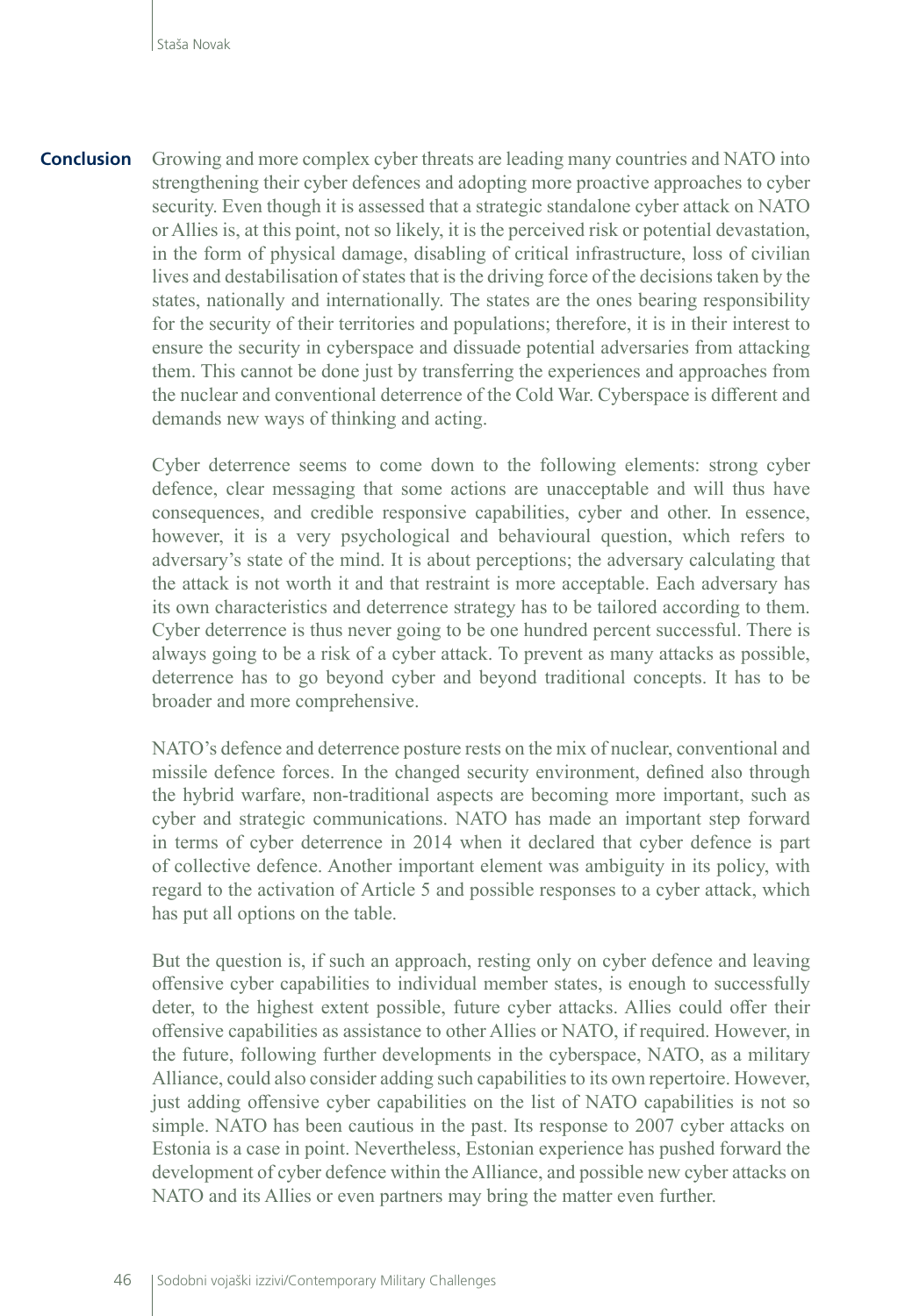By developing only defensive capabilities, NATO is portraying itself as a defensive Alliance, which, in itself, is an important political message. Too much emphasis on the offensive cyber responses can lead to an arms race, unpredictable spill-over effects, or even into making the matters worse when applied under the conditions of blurred circumstances of hybrid warfare, where attribution and evidences will not be totally clear. Besides, an important element of constraint is also NATO's adherence to the international law in cyberspace, which is providing a legal framework for its response to a cyber attack. A decision to invoke Article 5 as a response to a cyber attack is always going to be a political one, done on a case-by-case basis, and it will include broader political and strategic considerations, but it has to be legal and legitimate. However, decision might take time and time is not always in abundance when dealing with matters of urgency in a cyber crisis situations. Building consensus within an Alliance is not going to be easy. The future will tell how NATO is actually going to react in a given situation. And this in turn will also going to send an important message for the credibility of the Alliance and will greatly affect the success of its cyber deterrence.

To conclude, effective cyber deterrence goes hand in hand with the overall credible and strong defence and deterrence posture of NATO. A posture that corresponds to the new and emerging security challenges in the ever changing security environment. It is the broader picture that matters. This includes the ability of NATO and its Allies to stand united, be willing and able to respond in a timely manner and act coherently, as well as to generate the required resources (human, financial and technological), invest in defence by developing and maintaining appropriate capabilities and forces. Moreover, it is about the people and new ways of working together. What is needed is greater cooperation and greater sharing of information on every possible level, nationally and internationally, with partner nations, international organisations, industry and academia. A new quality of trust has to be forged to enable such modus operandi. And lastly, this has to be communicated to the public. It is a matter of transparency, generating legitimacy, but also a matter of warnings towards the adversary and thus, a matter of the general success of deterrence.

### **Bibliography**

- *1. Blum, R., Evelina, Z., Sadia, R., Soliman, E., 2015. The Future of NATO in the Face of Hybrid Threats. [Online]. Available at: http://www.academia.edu/11044703/ THE\_FUTURE\_OF\_NATO\_IN\_THE\_FACE\_OF\_HYBRID\_THREATS [Accessed 29 August 2015].*
- *2. Chen, T. M., 2013. An Assessment of the Department of Defence Strategy for Operating in Cyberspace. The Letort Papers. [pdf] Strategic Studies Institute, US Army War College, Carlisle, PA. Available at: http://www.strategicstudiesinstitute.army.mil/pdffiles/PUB1170. pdf [Accessed 2 November 2014].*
- *3. Cooper, J. R., 2009. New Approaches to Cyber-Deterrence: Initial Thoughts on a New Framework. Prepared under contract number N65236-08-D-6805, Under Secretary of Defence for Intelligence, Joint & Coalition Warfighter Support, Cyber, Information Operations and Strategic Studies Task Order, DWAM80950, 29. 12. 2009. [Online] Available at: http://www.americanbar.org/content/dam/(aba/mitigate/2011\_build/law\_ national\_security/new\_approaches\_to\_cyber\_deterrence.authcheckdam.pdf [Accessed 16 November 2015].*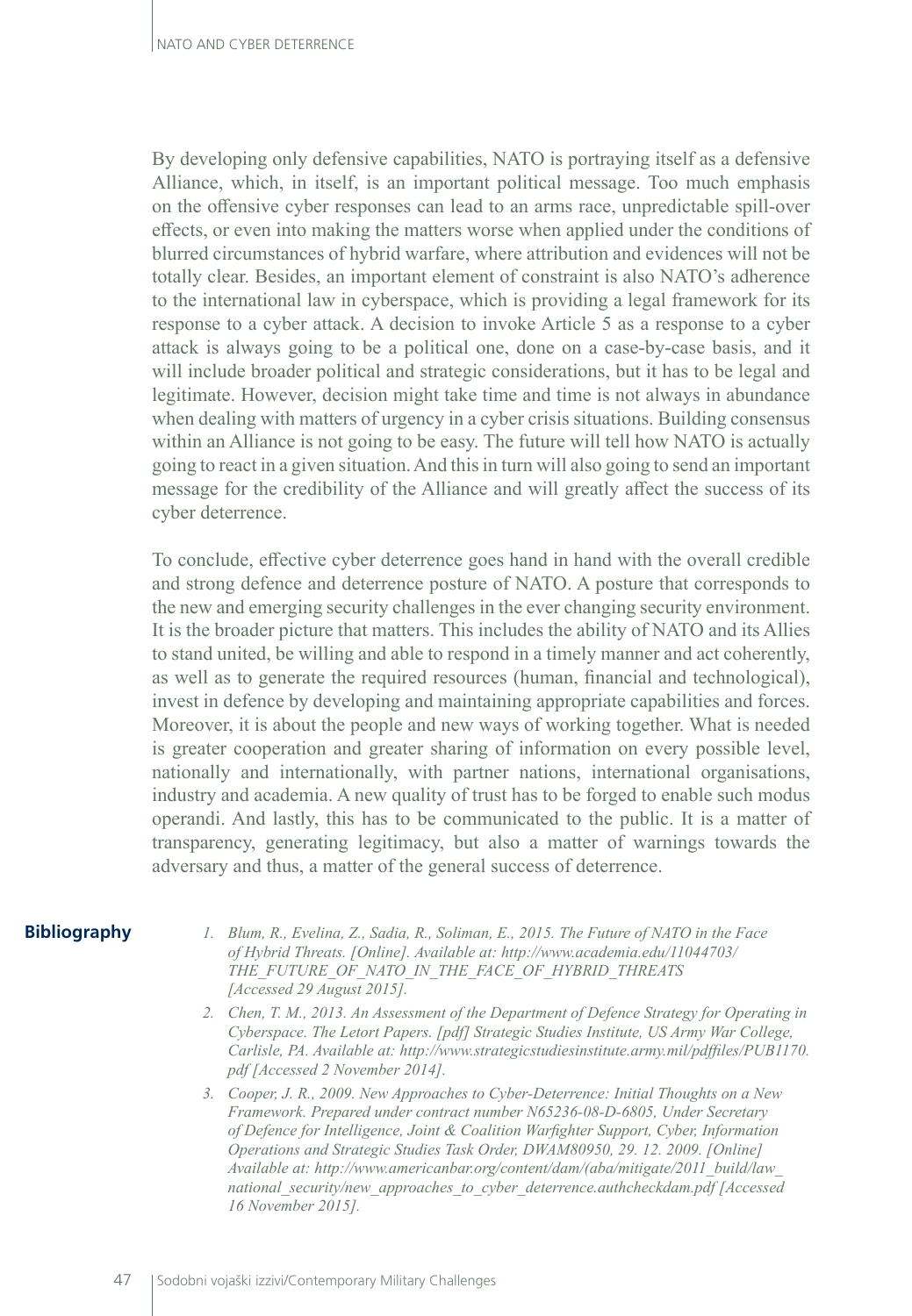- *4. Delibasis, D., 2009. Information warfare operations with the concept of individual self-defence. In: Karatzogianni, Athina ed., 2009. Cyber Conflict and Global Politics. Abingdon, UK: Routledge. Ch.7, pp. 95-111.*
- *5. Dunlap, C. J., Jr., 2014. Pespectives for Cyberstrategists on Cyberlaw for Cyberwar. In Yannakogeorgos, Panayotis A. & Lowter, Adams B. eds., 2014. Conflict and Cooperation in Cyberspace: The Challenge to National Security. Boca Raton, FL: Taylor & Francis, pp. 211-226.*
- *6. Gartner, Int., 2014. Gartner says 4.9 billion connected "things" will be in use in 2015. Press release, Barcelona, Spain, 11 November 2014. [Online] Available at: http://www.gartner.com/newsroom/id/2905717 [Accessed 13 July 2015].*
- *7. Gill, T. D., Duchein, P. A. L., 2013. Anticipatory Self-Defense in the Cyber Context. International Law Studies, U.S. Naval War College, Vol. 89, pp. 438-471.*
- *8. Goodman, W., 2010. Cyber Deterrence: Tougher in Theory than in Practice? [pdf] Strategic Studies Quarterly, Fall, pp. 102-135. Available at: http://www.au.af.mil/au/ssq/2010/fall/goodman.pdf [Accessed 2 November 2014].*
- *9. Gray, C. S., 2013. Making Strategic Sense of Cyber Power: Why the Sky Is Not Falling. [pdf] Carlisle, PA: US Army War College. Available at: http://www.strategicstudiesinstitute.army.mil/pdffiles/PUB1147.pdf [Accessed 2 November 2014].*
- *10. Haley, C., 6. 2. 2013. A theory of cyber deterrence. Available at: <http://journal.georgetown.edu/a-theory-of-cyber-deterrence-christopher-haley/> [Accessed 20 August 2015].*
- *11. Harrison D. H., 2012. Cyber Warfare and the Laws of War. Cambridge University Press, Cambridge, UK.*
- *12. Healey, J., Tothova, J, K., September 2014. NATO's Cyber Capabilities: Yesterday, Today, and Tomorrow. [pdf] Issue Brief. Atlantic Council. Available at: http://www.atlanticcouncil.org/images/publications/NATOs\_Cyber\_Capabilities.pdf [Accessed 2 November 2014].*
- *13. Heinegg, W. H., 2013. Territorial Sovereignty and Neutrality in Cyberspace. International*  Law Studies, U.S. Naval War College, Vol. 89, pp. 123-156.
- *14. Hunker, J., 2013. NATO and Cyber Security. In: Herd, Graeme P. and Kriendler eds., 2013. Understanding NATO in the 21st Century: Alliance Strategies, Security and Global Governance. Abingdon, UK: Routledge. Ch. 10, pp. 154-175.*
- *15. Kerschischnig, G., 2012. Cyberthreats and International Law. The Hague: Eleven International Publishing.*
- *16. Libicki, M. C., 2009. Cyberdeterrence and Cyberwar. [pdf] Santa Monica, CA: Rand Corporation. Available at: http://www.rand.org/content/dam/rand/pubs/ monographs/2009/RAND\_MG877.pdf [Accessed 2 November 2014].*
- *17. Libicki, M. C., 2012. Crisis and Escalation in Cyberspace. [pdf] Santa Monica, CA: Rand Corporation. Available at: http://www.rand.org/content/dam/rand/pubs/ monographs/2012/RAND\_MG1215.pdf [Accessed 2 November 2014].*
- *18. Libicki, M. C., 2013. Don't Buy the Cyberhype. Foreign Affairs, [Online] 14 August. Available at: http://www.foreignaffairs.com/articles/139819/martin-c-libicki/dont-buy-thecyberhype [Accessed 2 November 2014].*
- *19. Morgan, P. M., 2010. Applicability of Traditional Deterrence Concepts and Theory to the Cyber Realm. [pdf] Proceedings of the Workshop on Deterring Cyberattacks: Informing Strategies and Developing Options for U.S. Policy, The National Academies Press. Available at: http://sites.nationalacademies.org/cs/groups/cstbsite/documents/webpage/ cstb\_059436.pdf [Accessed 2 November 2014].*
- *20. NATO, 20. 5. 2012. Deterrence and Defence Posture Review. [Online] (Updated 21 May 2012). Available at: http://www.nato.int/cps/en/natolive/official\_texts\_87597.htm [Accessed 15 July 2015].*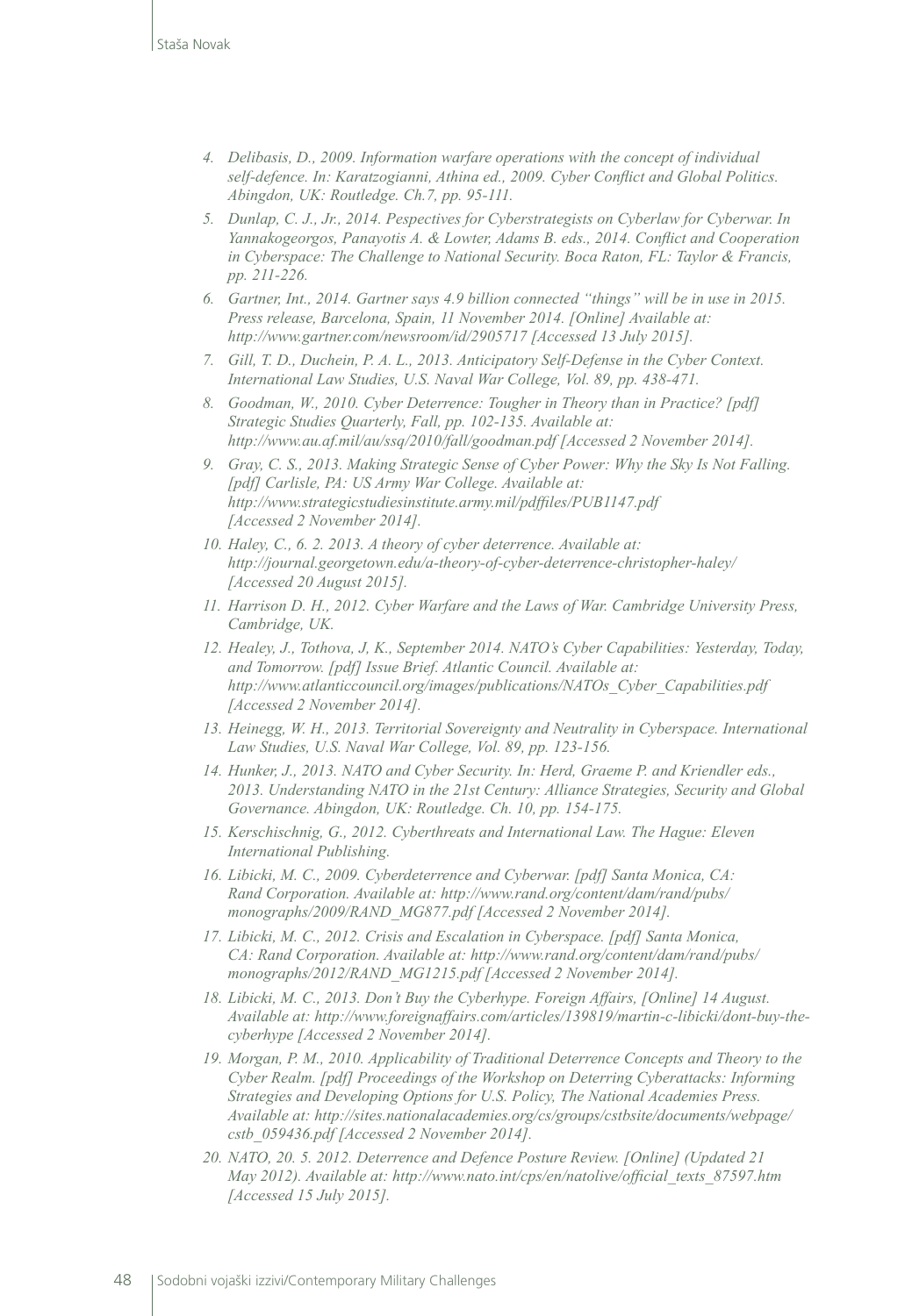- *21. NATO, 30. 9. 2014. Cyber defence. [Online] (Updated 30 September 2014). Available at: http://www.nato.int/cps/en/natohq/topics\_78170.htm [Accessed 2 November 2014].*
- *22. NATO, 11. 11. 2014. The Harmel Report. [Online] (Updated 11 November 2014). Available at: http://www.nato.int/cps/en/natohq/topics\_67927.htm [Accessed 1 December 2015].*
- *23. NATO, 2. 6. 2014. Collective defence. [Online] (Updated 2 June 2014). Available at: http://www.nato.int/cps/en/natohq/topics\_110496.htm [Accessed 5 November 2014].*
- *24. NATO, 12. 9. 2001a. A moment of great tragedy and mourning. NATO Update. [Online] (Updated 14 September 2001). Available at: http://www.nato.int/docu/update/2001/1001/ e1002a.htm [Accessed 20 August 2015].*
- *25. NATO, 12. 9. 2001b. NATO reaffirms Treaty commitments in dealing with terrorists attacks against the US. NATO Update. [Online] (Updated 15 September 2001). Available at: http://www.nato.int/docu/update/2001/0910/e0912a.htm [Accessed 20 August 2015].*
- *26. NATO, 2. 10. 2001. Invocation of Article 5 confirmed. NATO Update. [Online] (Updated 3 October 2001). Available at: http://www.nato.int/docu/update/2001/0910/e0911a.htm [Accessed 20 August 2015].*
- *27. NSA (NATO Standardisation Agency), 2014. NATO Glossary of Terms and Definitions.. [pdf] NATO standard AAP-06(2014). Available at: http://nso.nato.int/nso/zPublic/ap/ aap6/AAP-6.pdf [Accessed 10 July 2015].*
- *28. Payne, K. B., ed., 2013. Understanding Deterrence. New York: Rutledge.*
- *29. Roscini, M., 2014. Cyber Operations and the Use of Force in International Law. Oxford, UK: Oxford University Press.*
- *30. Rühle, M., 20. 4. 2015. Deterrence: what it can (and cannot) do. NATO Review. [Online]. Available at: http://www.nato.int/docu/review/2015/Also-in-2015/deterrence-russiamilitary/EN/ [Accessed 15 July 2015].*
- *31. Sanger, D. E, 2016. After cyberattack in Ukraine, U.S. tells utilities to be on alert. In International New York Times, 2. 3. 2016, p. 5.*
- *32. Schmitt, M. N., ed., 2013. Tallinn Manual on the International Law Applicable to Cyber Warfare. Cambridge, UK: Cambridge University Press. Available at: <http://www.peacepalacelibrary.nl/ebooks/files/356296245.pdf> [Accessed 20 August 2015].*
- *33. Schmitt, M. N., 2012. "Attack" as a Term of Art in International Law: The Cyber Operations Context. [pdf] 4th International Conference on Cyber Conflict, NATO CCD COE Publications, Tallinn. Available at: http://www.ccdcoe.org/publications/2012proceed ings/5\_2\_Schmitt\_AttackAsATermOfArt.pdf [Accessed 2 November 2014].*
- *34. Singer, P.W., Friedman, A., 2014. Cybersecurity and Cyberwar: What Everyone Needs to Know. New York: Oxford University Press.*
- *35. Symantec, 2015. Internet Security Threat Report. Government. April 2015, Volume 20.*
- *36. Trujillo, C., 2014. The Limits of Cyberspace Deterrence. [pdf] JFQ/Joint Force Quarterly, 75, 4th Quarter, pp. 43-52. Available at: http://ndupress.ndu.edu/Portals/68/Documents/ jfq/jfq-75/jfq-75\_43-52\_Trujillo.pdf [Accessed 2 November 2014].*
- *37. Tsagourias, N., 2012. Cyber Attacks, Self-Defence and the Problem of Attribution. Journal of Conflict and Security Law, 17(2), pp. 229-244.*
- *38. UN Doc A/68/98, Report of the Group of Governmental Experts on Developments in the Field of Information and Telecommunications in the Context of International Security, 24 June 2013. Available at: [http://www.unidir.org/files/medias/pdfs/developments-in-the](http://www.unidir.org/files/medias/pdfs/developments-in-the-field-of-information-and-telecommunications-in-the-context-of-international-security-2012-2013-a-68-98-eng-0-578.pdf)[field-of-information-and-telecommunications-in-the-context-of-international-security-](http://www.unidir.org/files/medias/pdfs/developments-in-the-field-of-information-and-telecommunications-in-the-context-of-international-security-2012-2013-a-68-98-eng-0-578.pdf)[2012-2013-a-68-98-eng-0-578.pdf](http://www.unidir.org/files/medias/pdfs/developments-in-the-field-of-information-and-telecommunications-in-the-context-of-international-security-2012-2013-a-68-98-eng-0-578.pdf) [Accessed 20 August 2015].*
- *39. UN Doc A/70/174, Report of the Group of Governmental Experts on Developments in the Field of Information and Telecommunications in the Context of International Security, 22 July 2015. Available at: [http://www.un.org/ga/search/view\\_doc.asp?symbol=A/70/174](http://www.un.org/ga/search/view_doc.asp?symbol=A/70/174)  [Accessed 20 September 2015].*